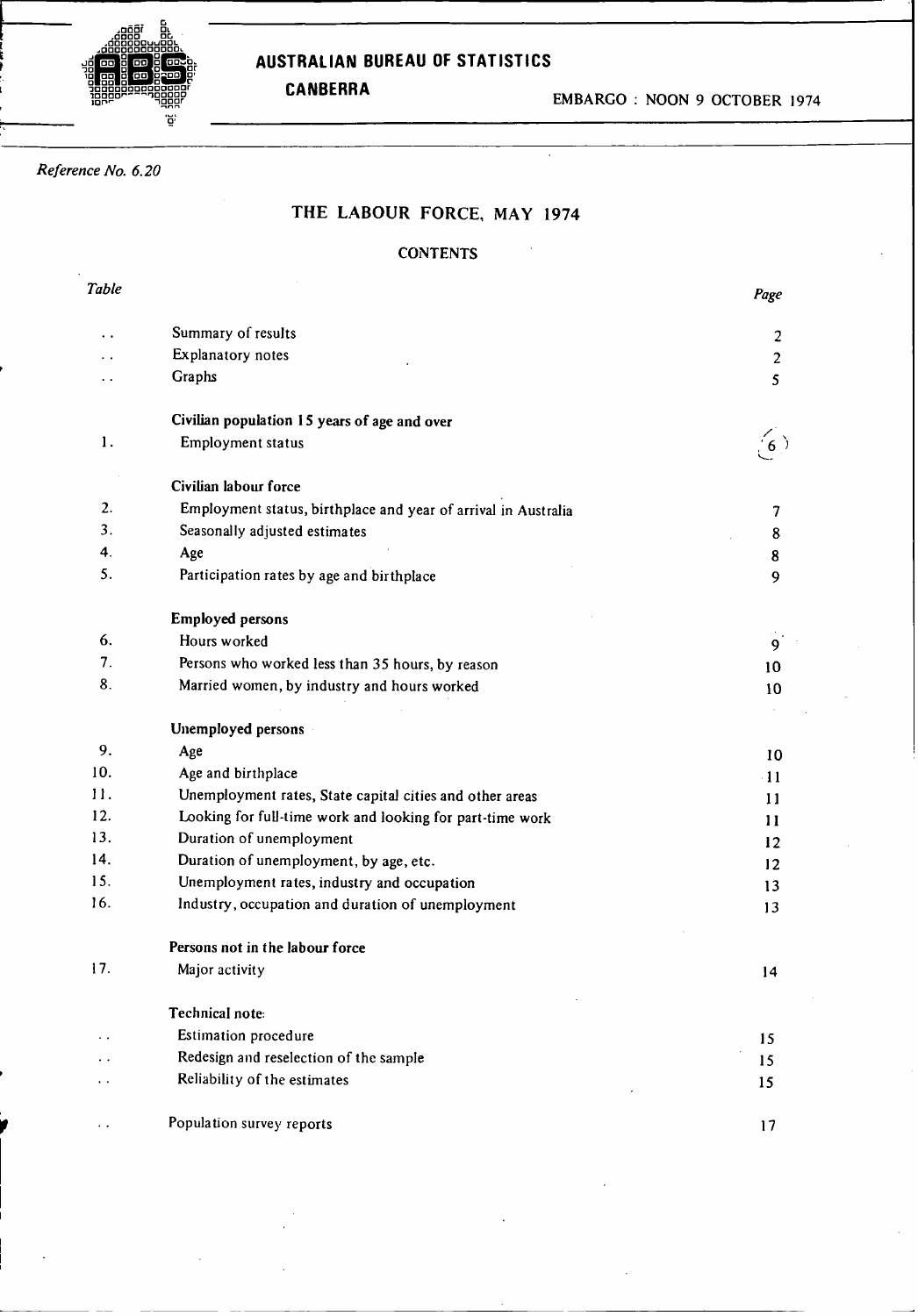## **SUMMARY OF RESULTS, MAY 1974 (a)**

|                             | <b>Males</b>         | <b>Females</b> | Persons |  |  |  |  |  |  |  |
|-----------------------------|----------------------|----------------|---------|--|--|--|--|--|--|--|
|                             | <b>NUMBER ('000)</b> |                |         |  |  |  |  |  |  |  |
| Civilian population aged 15 |                      |                |         |  |  |  |  |  |  |  |
| years and over              | 4.739.7              | 4.814.1        | 9,553.8 |  |  |  |  |  |  |  |
| Not in the labour force     | 863.9                | 2,822.3        | 3,686.2 |  |  |  |  |  |  |  |
| In the labour force         | 3,875.8              | 1,991.8        | 5,867.7 |  |  |  |  |  |  |  |
| Employed                    | 3,830.5              | 1,941.9        | 5,772.4 |  |  |  |  |  |  |  |
| In full-time jobs           | 3,694.8              | 1,381.8        | 5,076.6 |  |  |  |  |  |  |  |
| In part-time jobs           | 135.7                | 560.1          | 695.8   |  |  |  |  |  |  |  |
| Unemployed                  | 45.3                 | 50.0           | 95.3    |  |  |  |  |  |  |  |
| Looking for full-time work  | 41.0                 | 30.8           | 71.8    |  |  |  |  |  |  |  |
| Looking for part-time work  | 4.3                  | 19.2           | 23.5    |  |  |  |  |  |  |  |
|                             | RATES (Per cent)     |                |         |  |  |  |  |  |  |  |
| Labour force participation  |                      |                |         |  |  |  |  |  |  |  |
| rate (b)                    | 81.8                 | 41.4           | 61.4    |  |  |  |  |  |  |  |
| Unemployment rate $(c)$ –   |                      |                |         |  |  |  |  |  |  |  |
| <b>Original</b>             | 1.2                  | 2.5            | 1.6     |  |  |  |  |  |  |  |
| Seasonally adjusted         | 1.2                  | 2.8            | 1.7     |  |  |  |  |  |  |  |
|                             |                      |                |         |  |  |  |  |  |  |  |

**(a) For a note on persons excluded see paragraph 5. Definitions of the categories of the population shown in the table are given on pages 2 and 3. (b) The labour force in each group as a percentage of the civilian population aged 15 and over in the same group. (c) The unemployed in each group as a percentage of the civilian labour force in the same group.**

## **EXPLANATORY NOTES**

#### **Introduction**

This bulletin contains estimates of the civilian labour force derived from the results of the population survey, which is carried out on a sample basis throughout Australia in February, May, August and November each year.

2. A summary of results is published each quarter, in advance of this more detailed bulletin, in *The Labour Force : Preliminary Statement* (Reference No. 6.32).

3. Although emphasis in the survey is placed on the regular collection, each quarter, of data on the demographic and labour force characteristics of the population, supplementary surveys of particular aspects of the labour force or of other subjects are carried out from time to time. Statistics from supplementary surveys are published in mimeographed bulletins which are available free on request. (See page 17, of this bulletin for a list of titles.)

#### **The population survey**

4. The survey is based on a multi-stage area sample of private dwellings (about 27,000 houses, flats, etc.) and non-private dwellings (hotels, motels, etc.), and covers about two-thirds of one per cent of the population of Australia. The information is obtained carefully chosen and specially trained interviewers. The interviews are carried out during a period of four weeks, so that there are four survey weeks in each of the months to which the survey relates. These four survey weeks are chosen so as to fall within the limits of the calendar month or with minimum encroachment into the adjacent months.

#### **Scope**

5. The estimates relate to all persons aged fifteen years and over except members of the permanent armed excluded from census and estimated populations.

## **Classification of the labour force**

6. The labour force classification used in the surveys conforms closely to that recommended by the Eighth International Conference of Labour Statisticians, 1954. The labour force category to which a person is assigned depends on his *actual activity* (i.e. whether working, looking for work, etc.) during a specified week, known as *survey week,* which is the week immediately preceding that in which the interview takes place. The principal categories of the labour force appearing in the tables in this bulletin are defined in the following paragraphs.

7. **The labour force** comprises all persons who, during the survey week, were employed or unemployed as defined in paragraphs 8 and 9.

8. Employed persons comprise all those who, during the survey week,

- (a) did any work for pay, profit, commission or payment in kind, in a job or business, or on a farm (including employees, employers and se!f-employed persons), or
- (b) worked fifteen hours or more without pay in a family business (or farm), or
- (c) had a job, business or farm, but were not at work because of illness, accident, leave, holiday, production hold-up due to bad weather, plant breakdown, etc., or because they were on strike.

A person who had a job but was temporarily laid off by his employer for the whole week without pay is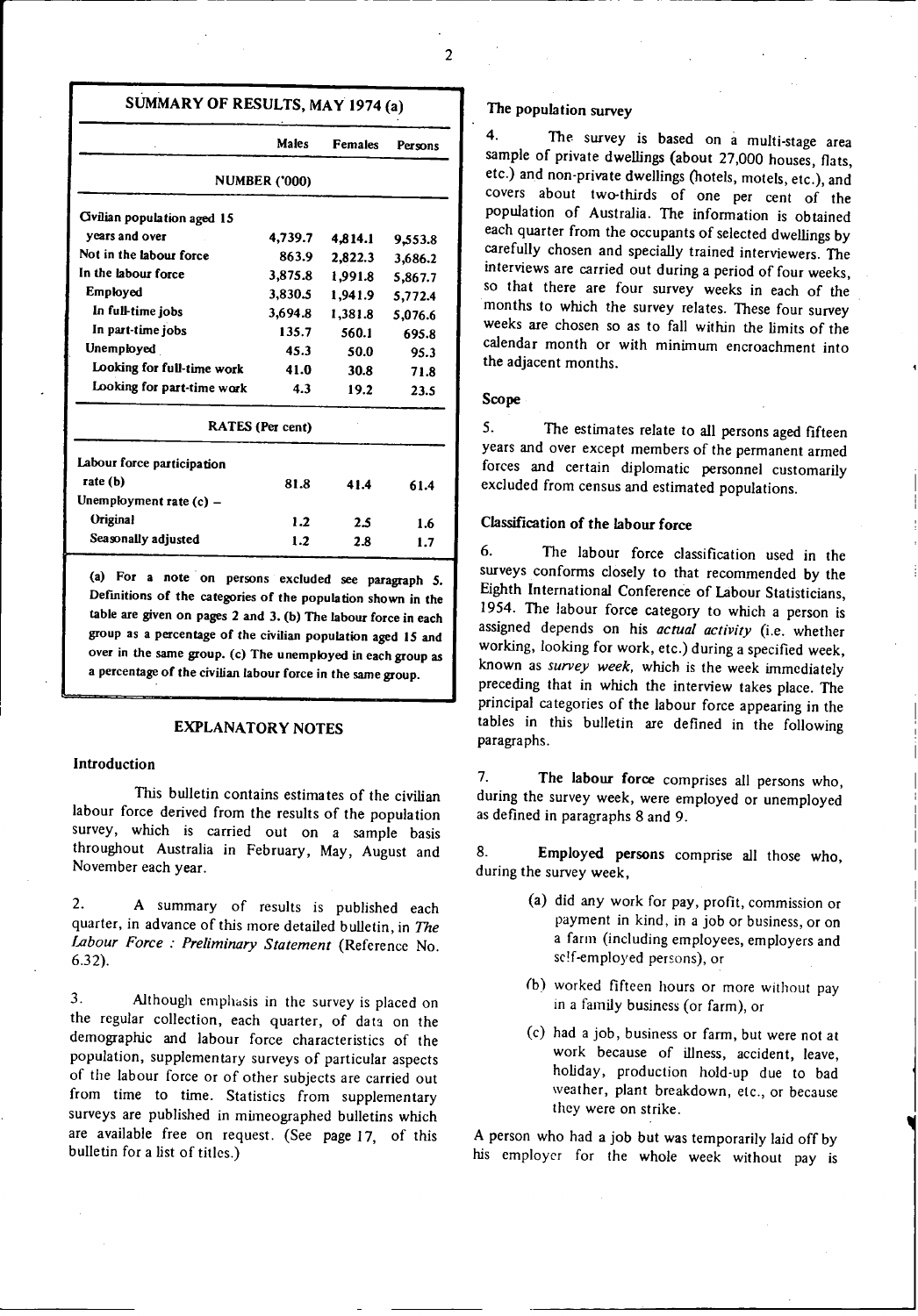excluded, and is classified in the tables as unemployed. A person who did some work during the week, however, before he either lost his job or was laid off, is classified as employed. A person who held more than one job is counted only once, in the job at which he worked most hours during the survey week.

9. during the survey week, did not work at all, and who **either Unemployed persons** comprise all those who,

- (a) did not have a job or business and were actively looking for full-time or part-time work (including those who stated that they would have looked for work if they had not been temporarily ill or believed no work was available, or had not already made definite arrangements to start work in a new job after the survey week), or
- (b) were laid off from their jobs without pay for the whole week.

A person who either lost his job or was laid off *during* the survey week, but did some work at his job during the survey week, is classified as employed.

10. Full-time workers are those who usually work 35 hours a week or more and others who, although usually part-time workers, worked 35 hours or more during the survey week. Part-time workers are those who usually work less than 35 hours a week and who did so during the survey week. When recording hours of work, fractions of an hour are disregarded.

11. **Persons not in the labour force** are those who, during the survey week, were not in the categories 'employed' or 'unemployed' as defined. This category therefore includes persons without a job, business or farm who were not actively looking for work, and who, during the survey week, were either keeping house (unpaid), attending an educational institution (e.g. school or university), retired or voluntarily idle, permanently unable to work or inmates of institutions. A person who worked less than fifteen hours without pay in a family business during the survey week is also classified as not in the labour force.

#### **Industry classification**

12. In quarterly and annual *Labour Force* bulletins prior to November 1972 the industry estimates were based on the Classification of Industries used at the 1961 and 1966 population censuses. As from November 1972 industry has been classified according to the *Australian Standard Industrial Classification* (ASIC). Estimates for particular industries for November 1972 and later periods are not, therefore, directly comparable with those for August 1972 and earlier periods.

13. During the changeover to the use of the Australian Standard Industrial Classification the industry of persons in the labour force was classified according to both ASIC and the 1966 Population Census Classification for five consecutive surveys. An indication of the relationship between the two classifications was given by Tables 8 and 9 in the combined November 1972 and February 1973 issue: of this bulletin, in which employed persons were classified by industry on both bases for the period August 1971 to August 1972. Unemployed persons classified by their last job according to ASIC were shown in Tables 21 and 22 for the period August 1971 to February 1973.

#### **Birthplace and year of arrival in Australia**

14. A summary of the principal statistics of birthplace and year of arrival is given in Table 2. Very small estimates shown in this and other tables should be used with caution as they are subject to high relative standard errors. It is particularly important that the likely standard errors of such **estimates** be kept in mind. For example, although the number of persons who had arrived in Australia in the period 1967 to 1972 and who were unemployed in May 1974 is given as 8,400, this is not a precise measure; the approximate standard error of this estimate suggests that there are about nineteen chances in twenty that the figure obtained from a complete enumeration would have been within the wide range of 6,200 to 10,600. The corresponding estimated percentage (2.0) is subject to almost the **same** relative sampling variability **as is** the estimate of the number unemployed. For further details concerning standard errors see the Technical Note, page 15.

#### **Effect of the revised sample**

15. As explained on page 15, the revised sample of dwellings was phased in over three surveys, May to November 1972. The February 1972 estimates were based entirely on the previous sample, and the November 1972 estimates were based entirely on the revised sample. Because of the introduction of the revised sample the standard errors on quarter-to-quarter movements between February and November 1972 were greater than usual (see page 15,. paragraph 7). In addition, there was some discontinuity between results obtained from the previous and revised samples. Although investigation has indicated that the discontinuity was only slight and within the acceptable limits of standard error, care should be taken in interpreting movements in the estimates during this period. Long-term comparisons have not been affected.

#### **Revision of present estimates**

16. The survey **estimates** are calculated in such a way as to conform to the independently estimated distribution of the population by age and sex. As a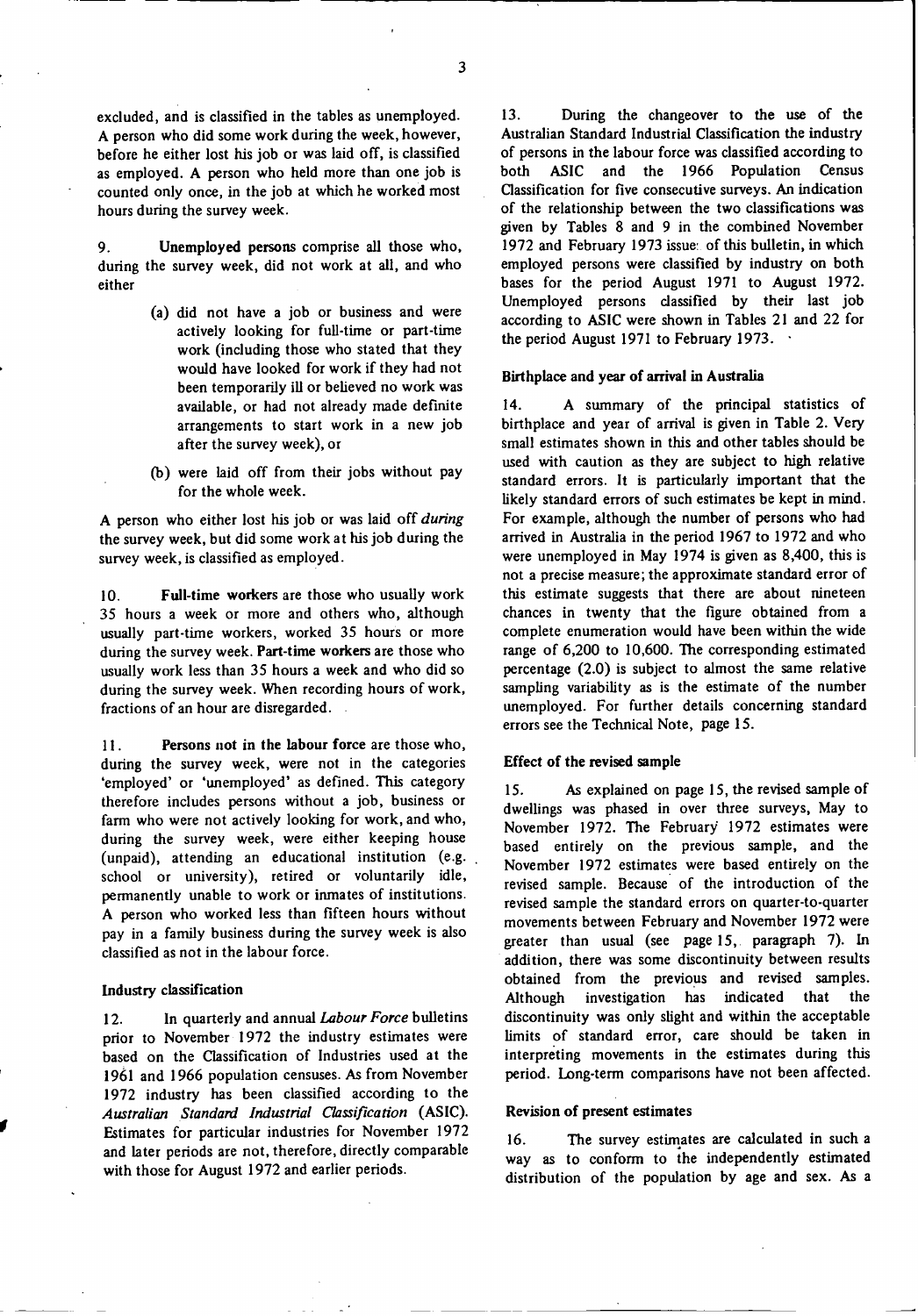consequence, when the population estimates are revised it becomes necessary to revise the labour force estimates also.

17. Estimates of total population, revised on the basis of the 1971 population census, were published for the period 30 September 1966 to 30 June 1972 in the bulletin *Summary of Vital and Population Statistics,* June quarter 1972 (Reference No. 4.11). These indicate that the estimates used for the population surveys in mid-1971 were, overall, some 55,000 persons too high. The revised estimates classified by age over the intercensal period, which are necessary to enable the revision of the labour force estimates to be carried out, are not yet available. In the meantime, the estimates in this bulletin will continue to be published on the present basis, since they are regarded as sufficiently accurate for the measurement of short-term movements. However, caution should be exercised if they are used as indicators of long-term change.

18. A preliminary assessment of the effect of the revised population estimates indicates that it will be necessary to reduce the level of-the estimated labour force from August 1971 onwards by about 28,000 persons (mostly males). Successively smaller revisions will be made to the estimates for earlier periods back to August 1966.

## **Differences between population census and population** survey **estimates**

19. Results of the 1971 population census have been published **in** a series of bulletins entitled *Summary of Population* (Reference No. 2.83). The labour force estimates from the June 1971 census differ from the corresponding estimates derived from the population surveys of May and August 1971. Even when, as explained in paragraphs 16 to 18 above, the labour force estimates from the survey have been revised, this difference will still be substantial.

20. The definition of the labour force used in the population census is similar to that used in the survey (see paragraphs 6 to 9). However, evidence from census post-enumeration surveys indicates that the personal interview approach, as used in the quarterly survey, tends to identify a larger number of persons as being in the labour force than does the filling in of the questions on the census schedule by the householder, and that this tendency increased between the 1966 and 1971 censuses.

21. These considerations should be borne in mind if comparisons of the total labour force or of labour force participation rates are made between the 1971 census and the 1971 labour force survey estimates.

#### **Estimates for earlier periods**

22. The principal items in this bulletin are shown for the six latest quarters. Greater detail is given for the latest quarter only. A wider range of detailed **estimates** for each quarter from February 1964 to November 1972 has been published in bulletins entitled *The Labour Force,* covering the period 1964 to 1968 and single years thereafter (all Reference No. 6.22).

#### **Discontinuity of series**

23. The survey periods for February in the years 1971, 1972 and 1974 were later than in other years, and as a consequence the estimates of the proportion of the population 15 years and over who "went to school" are correspondingly higher. No exact estimates of this effect are available; however, it may be conjectured that had these survey . periods been one week earlier approximately 20,000 fewer persons would have been classified in the "went to school" category. In addition, in February 1974 the survey period in Queensland was delayed by a further week in order to avoid as far as possible the effects of the flood.

24. At the 1971 population **census,** *trainee teachers* (enrolled at government teachers colleges and in some cases enrolled also at other institutions) were for the first time classified **as** *not in the labour force,* and since then they have also been excluded from labour force estimates derived from the population survey. Exclusion of these students constitutes a break in the series between May and August 1971, the numbers of males and females excluded from the labour force in August 1971 being approximately 7,000 and 17,000 respectively.

#### **Seasonally adjusted series**

25. Seasonally adjusted estimates for selected labour force characteristics are shown in Table 3. Details of the methods used in seasonally adjusting these statistics are explained in *Seasonally Adjusted Indicators,* 1974 (Reference No. 1.10).

#### Symbols **used** in **this bulletin**

Less than or based on a figure less than 4,000. See page 16, paragraph 10.

Affected by industrial dispute.

NOTE. Any discrepancies between totals and sums of components in tables are due to rounding.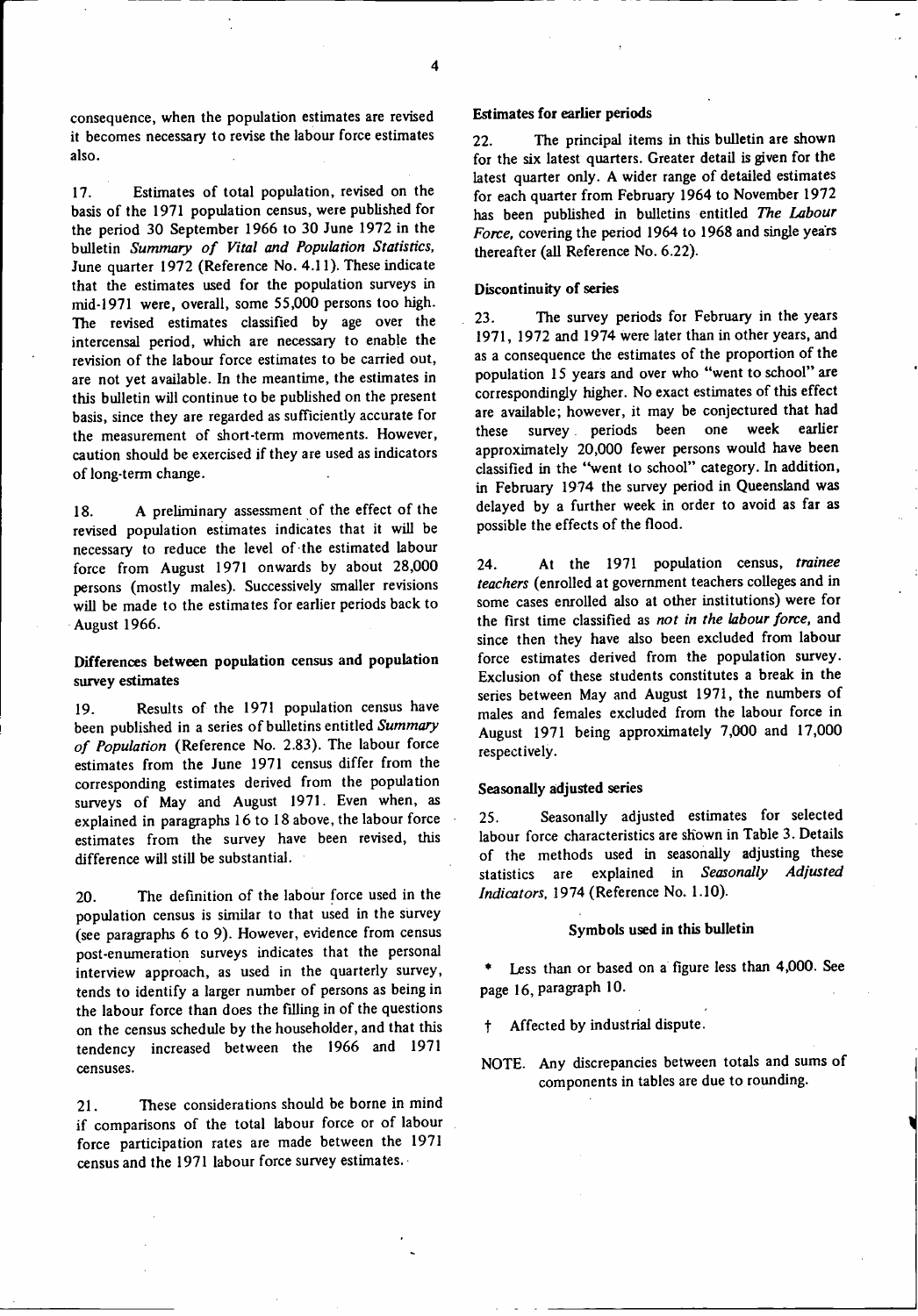## LABOUR FORCE PARTICIPATION RATES



**(a) Never married, widowed and divorced.**

 $\sim$   $\sim$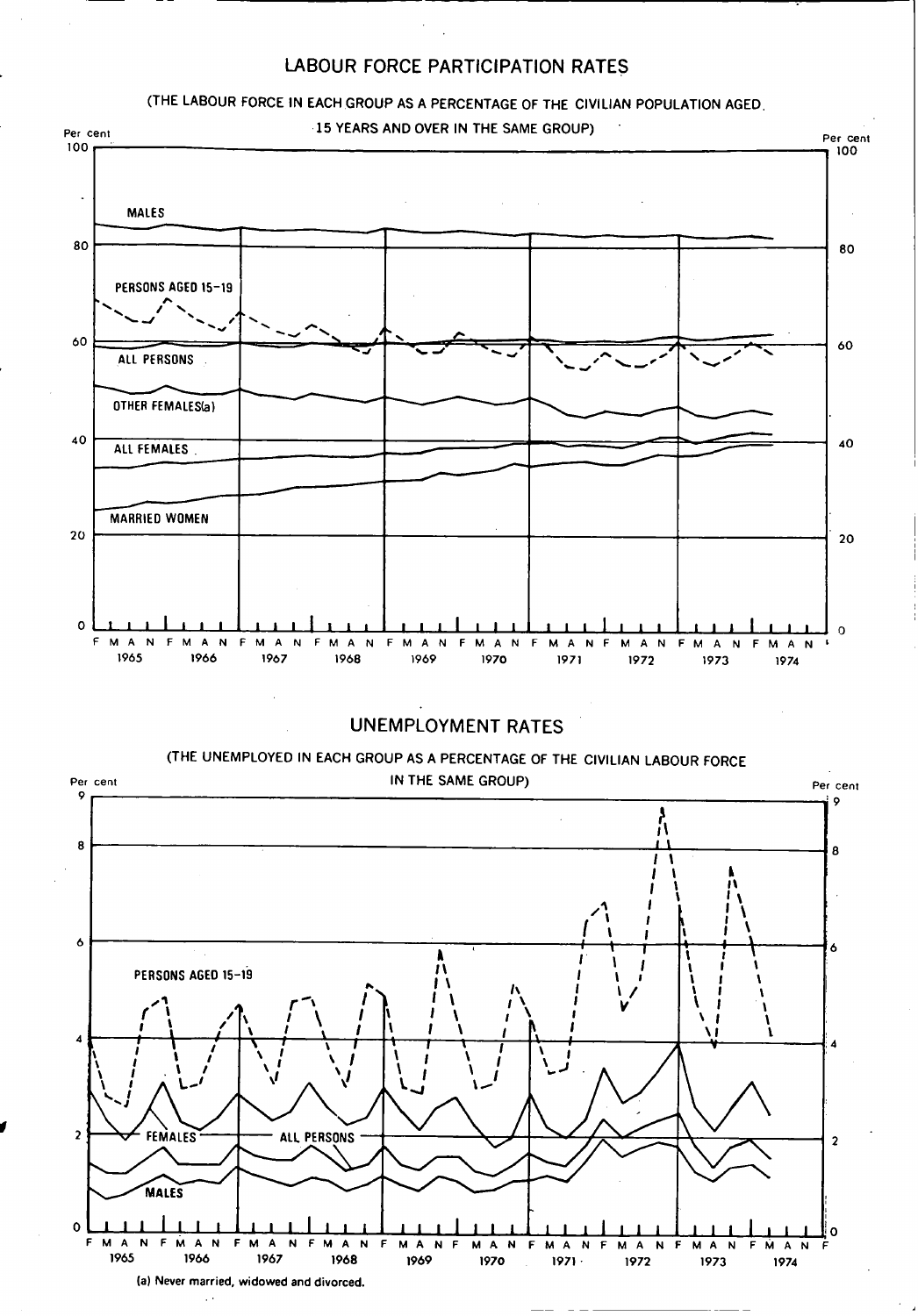|                        |                 | Employed (b)                                 |                 |                          | Unemployed (b)                 |                         | <b>Total</b><br>labour force (b)   |                                     | Civilian                                      |
|------------------------|-----------------|----------------------------------------------|-----------------|--------------------------|--------------------------------|-------------------------|------------------------------------|-------------------------------------|-----------------------------------------------|
| <b>Month</b>           | Agri-<br>('000) | Other<br>culture (c) industries (c)<br>(000) | Total<br>('000) | Number<br>('000)         | Per cent<br>of labour<br>force | <b>Number</b><br>(1000) | Per cent<br>of popula-<br>tion (d) | Not in<br>labour<br>force<br>('000) | population<br>aged 15 and<br>over(a)<br>(000) |
|                        |                 |                                              |                 | <b>MALES</b>             |                                |                         |                                    |                                     |                                               |
| $1973 -$               |                 |                                              |                 |                          |                                |                         |                                    |                                     |                                               |
| February               | 311.2           | 3,452.2                                      | 3,763.4         | 67.9                     | 1.8                            | 3.831.3                 | 82.6                               | 806.8                               | 4,638.1                                       |
| May                    | 309.4           | 3,453.7                                      | 3,763.1         | 50.7                     | 1.3                            | 3,813.8                 | 82.0                               | 839.0                               | 4,652.8                                       |
| August                 | 316.3           | 3,464.7                                      | 3,781.1         | 41.0                     | 1.1                            | 3,822.1                 | 82.0                               | 839.9                               | 4,662.0                                       |
| November †             | 310.2           | 3,489.1                                      | 3,799.3         | 54.3                     | 1.4                            | 3.853.6                 | 82.1                               | 837.8                               | 4,691.4                                       |
| $1974 -$               |                 |                                              |                 |                          |                                |                         |                                    |                                     |                                               |
| February (e)           | 305.5           | 3,530.8                                      | 3,836.3         | 56.7                     | 1.5                            | 3,893.0                 | 82.4                               | 831.6                               | 4,724.5                                       |
| May                    | 307.4           | 3,523.1                                      | 3,830.5         | 45.3                     | 1.2                            | 3,875.8                 | 81.8                               | 863.9                               | 4,739.7                                       |
|                        |                 |                                              |                 | <b>MARRIED WOMEN</b>     |                                |                         |                                    |                                     |                                               |
| $1973 -$               |                 |                                              |                 |                          |                                |                         |                                    |                                     |                                               |
| February               | 59.4            | 1,068.4                                      | 1,127.8         | 39.3                     | 3.4                            | 1.167.1                 | 37.2                               | 1,971.2                             | 3,138.4                                       |
| May                    | 54.5            | 1,099.9                                      | 1,154.4         | 25.9                     | 2.2                            | 1,180.3                 | 37.3                               | 1,980.8                             | 3,161.1                                       |
| August                 | 58.5            | 1,114.5                                      | 1,173.0         | 21.5                     | 1.8                            | 1,194.5                 | 38.0                               | 1,947.8                             | 3,142.3                                       |
| November +             | 60.7            | 1,151.4                                      | 1,212.1         | 19.5                     | 1.6                            | 1,231.5                 | 39.0                               | 1,925.3                             | 3,156.8                                       |
| $1974 -$               |                 |                                              |                 |                          |                                |                         |                                    |                                     |                                               |
| February (e)           | 58.2            | 1,158.7                                      | 1.216.9         | 32.4                     | 2.6                            | 1,249.4                 | 39.3                               | 1,933.7                             | 3,183.1                                       |
| May                    | 48.4            | 1,195.2                                      | 1,243.6         | 25.6                     | 2.0                            | 1,269.2                 | 39.4                               | 1,949.4                             | 3,218.6                                       |
|                        |                 |                                              |                 | <b>OTHER FEMALES (f)</b> |                                |                         |                                    |                                     |                                               |
| $1973 -$               |                 |                                              |                 |                          |                                |                         |                                    |                                     |                                               |
| February               | 11.3            | 694.6                                        | 705.9           | 36.3                     | 4.9                            | 742.3                   | 47.0                               | 836.3                               |                                               |
| May                    | 10.5            | 672.9                                        | 683.4           | 23.6                     | 3.3                            | 707.0                   | 45.1                               | 859.1                               | 1,578.5<br>1,566.1                            |
| August                 | 10.4            | 681.8                                        | 692.3           | 19.1                     | 2.7                            | 711.4                   | 44.7                               | 879.1                               | 1,590.5                                       |
| November †             | 11.1            | 694.0                                        | 705.1           | 31.8                     | 4.3                            | 736.9                   | 45.7                               | 876.9                               | 1,613.9                                       |
| $1974 -$               |                 |                                              |                 |                          |                                |                         |                                    |                                     |                                               |
| February (e)           | 9.8             | 707.1                                        | 716.9           | 31.2                     | 4.2                            | 748.1                   | 46.3                               | 867.0                               | 1,615.1                                       |
| May                    | 10.8            | 687.5                                        | 698.3           | 24.4                     | 3.4                            | 722.6                   | 45.3                               | 872.9                               | 1,595.6                                       |
|                        |                 |                                              |                 | <b>ALL FEMALES</b>       |                                |                         |                                    |                                     |                                               |
|                        |                 |                                              |                 |                          |                                |                         |                                    |                                     |                                               |
| $1973 -$               |                 |                                              |                 |                          |                                |                         |                                    |                                     |                                               |
| February               | 70.7            | 1,763.0                                      | 1,833.7         | 75.6                     | 4.0                            | 1,909.4                 | 40.5                               | 2,807.5                             | 4,716.9                                       |
| May                    | 65.0            | 1,772.8                                      | 1,837.8         | 49.5                     | 2.6                            | 1,887.3                 | 39.9                               | 2,839.9                             | 4,727.2                                       |
| August                 | 69.0            | 1,796.3                                      | 1,865.3         | 40.6                     | 2.1                            | 1,905.9                 | 40.3                               | 2,826.9                             | 4,732.8                                       |
| November †<br>$1974 -$ | 71.8            | 1,845.4                                      | 1,917.2         | 51.3                     | 2.6                            | 1,968.5                 | 41.3                               | 2,802.2                             | 4,770.7                                       |
| February (e)           | 68.0            | 1,865.8                                      | 1,933.8         |                          |                                |                         |                                    |                                     |                                               |
| May                    | 59.2            | 1,882.7                                      | 1,941.9         | 63.7<br>50.0             | 3.2<br>2.5                     | 1,997.5<br>1,991.8      | 41.6<br>41.4                       | 2,800.7<br>2,822.3                  | 4,798.2<br>4,814.1                            |
|                        |                 |                                              |                 |                          |                                |                         |                                    |                                     |                                               |
|                        |                 |                                              |                 | <b>PERSONS</b>           |                                |                         |                                    |                                     |                                               |
| $1973 -$               |                 |                                              |                 |                          |                                |                         |                                    |                                     |                                               |
| February               | 382.0           | 5,215.2                                      | 5,597.2         | 143.5                    | 2.5                            | 5,740.7                 | 61.4                               | 3,614.3                             | 9,355.0                                       |
| May                    | 374.4           | 5,226.5                                      | 5,600.9         | 100.2                    | 1.8                            | 5,701.1                 | 60.8                               | 3,678.9                             | 9,380.0                                       |
| August                 | 385.3           | 5,261.0                                      | 5,646.3         | 81.6                     | 1.4                            | 5,728.0                 | 61.0                               | 3,666.8                             | 9,394.8                                       |
| November †             | 382.0           | 5,334.5                                      | 5,716.5         | 105.6                    | 1.8                            | 5,822.1                 | 61.5                               | 3,640.0                             | 9,462.1                                       |
| $1974 -$               |                 |                                              |                 |                          |                                |                         |                                    |                                     |                                               |
| February (e)           | 373.5           | 5,396.6                                      | 5,770.1         | 120.4                    | 2.0                            | 5,890.5                 | 61.9                               | 3,632.3                             | 9,522.7                                       |
| May                    | 366.6           | 5,405.8                                      | 5,772.4         | 95.3                     | 1.6                            | 5,867.7                 | 61.4                               | 3,686.2                             | 9,553.8                                       |

TABLE 1. - CIVILIAN POPULATION 15 YEARS OF AGE AND OVER (a), BY EMPLOYMENT **STATUS**

(a) For **a note on persons excluded see page 2, paragraph S. (b) For definitions see pages 2 and 3, paragraphs 6 to 9. (c) Classified according** to ASIC. **See page** 3, **paragraphs 12 and 13.** (d) Th labour **force in each group as a percentage of the civilian population aged 15 years and over in the same group (labour force participation rate). (e) See page 4, paragraph** 23. **(f)** Never **married, widowed and divorced.**

1

 $\ddotsc$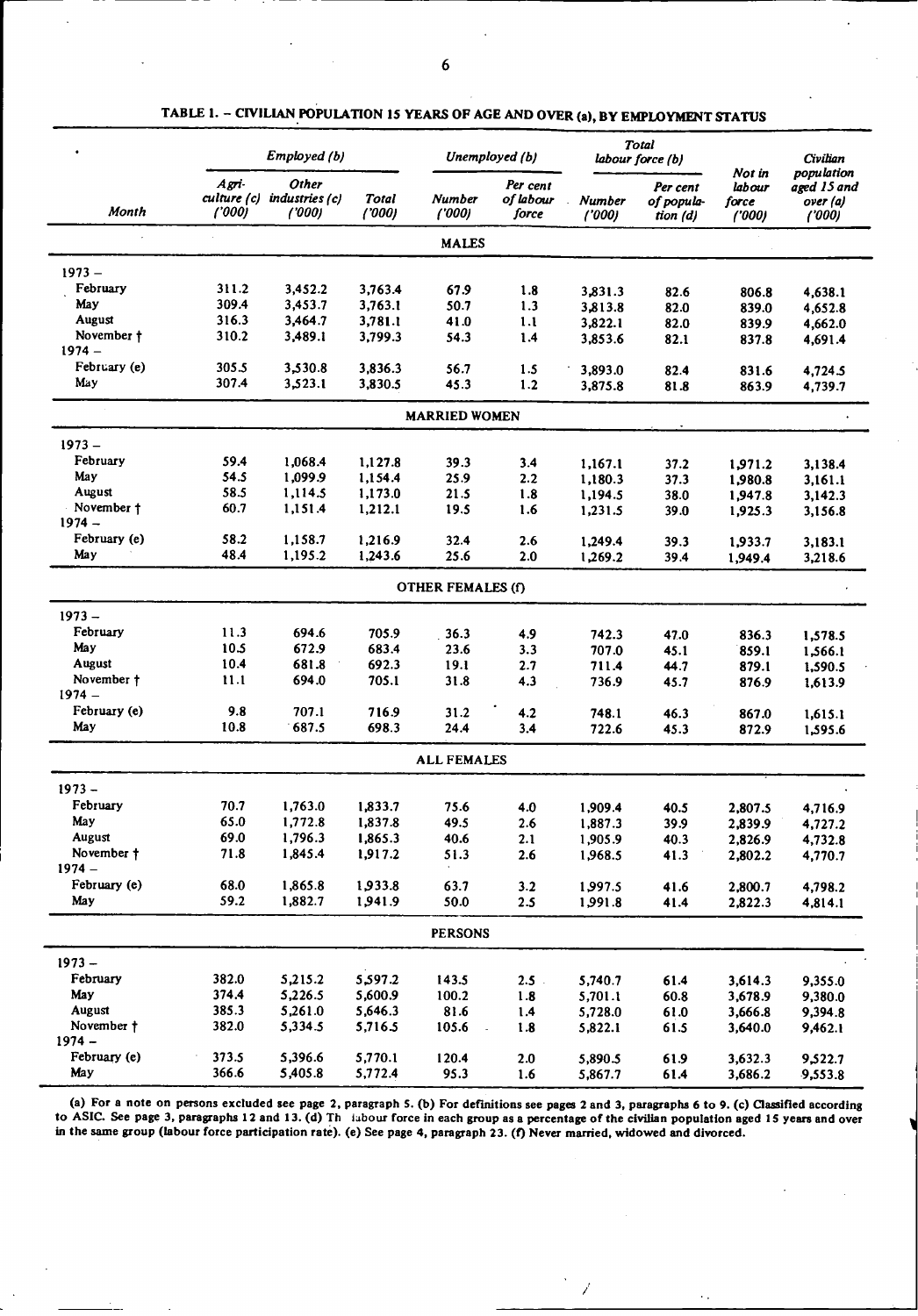| TABLE 2. – CIVILIAN LABOUR FORCE (a) : EMPLOYMENT STATUS, BIRTHPLACE AND YEAR OF ARRIVAL IN AUSTRALIA,<br><b>MAY 1974</b> |
|---------------------------------------------------------------------------------------------------------------------------|
|                                                                                                                           |

|                                          |                                 |                        | Unemployed (b)                  | Total labour force (b) |                               |  |
|------------------------------------------|---------------------------------|------------------------|---------------------------------|------------------------|-------------------------------|--|
| <b>Birthplace</b> and<br>year of arrival | <b>Employed</b><br>$(b)$ ('000) | <b>Number</b><br>(000) | Per cent of<br>labour force (c) | <b>Number</b><br>(000) | Per cent of<br>population (d) |  |
|                                          |                                 | <b>MALES</b>           |                                 |                        |                               |  |
| Born in Australia                        | 2,773.6                         | 30.2                   | 1.1                             | 2,803.8                | $-81.8$                       |  |
| Born outside Australia -                 |                                 |                        |                                 |                        |                               |  |
| Arrived before 1955                      | 353.3                           |                        |                                 | 356.5                  | 76.7                          |  |
| 1955 to 1961                             | 228.9                           |                        |                                 | 230.8                  | 90.7                          |  |
| 1962 to 1966                             | 164.9                           |                        |                                 | 168.0                  | 89.2                          |  |
| 1967 to 1972                             | 254.5                           | 5.2                    | 2.0                             | 259.7                  | 91.1                          |  |
| Jan. 1973 to May 1974                    | 55.2                            |                        |                                 | 56.9                   | 84.3                          |  |
| Total born outside Australia             | 1,056.8                         | 15.1                   | 1.4                             | 1,072.0                | 85.1                          |  |
| <b>Total</b>                             | 3,830.5                         | 45.3                   | 1.2                             | 3,875.8                | 82.7                          |  |
|                                          |                                 | <b>MARRIED WOMEN</b>   |                                 |                        |                               |  |
| Born in Australia                        | 856.4                           | 17.3                   | 2.0                             | 873.7                  | 36.8                          |  |
| Born outside Australia -                 |                                 |                        |                                 |                        |                               |  |
| Arrived before 1955                      | 99.9                            |                        |                                 | 101.0                  | 38.2                          |  |
| 1955 to 1961                             | 88.4                            |                        |                                 | 90.7                   | 49.8                          |  |
| 1962 to 1966                             | 68.0                            |                        |                                 | 69.3                   | 50.2                          |  |
| 1967 to 1972                             | 112.5                           |                        |                                 | 114.8                  | 55.1                          |  |
| Jan. 1973 to May 1974                    | 18.5                            |                        |                                 | 19.7                   | 48.1                          |  |
| Total born outside Australia             | 387.2                           | 83                     | 2.1                             | 395.5                  | 47.4                          |  |
| Total                                    | 1,243.6                         | 25.6                   | 2.0                             | 1,269.2                | 39.5                          |  |
|                                          |                                 | <b>ALL FEMALES</b>     |                                 |                        |                               |  |
| Born in Australia                        | 1,433.6                         | 37.2                   | 2.5                             | 1,470.8                | 40.6                          |  |
| Born outside Australia -                 |                                 |                        |                                 |                        |                               |  |
| Arrived before 1955                      | .124.4                          |                        | $\bullet$                       | 125.8                  | 33.2                          |  |
| 1955 to 1961                             | 113.6                           |                        |                                 | 117.1                  | 50.8                          |  |
| 1962 to 1966                             | 87.5                            |                        |                                 | 90.7                   | 51.5                          |  |
| 1967 to 1972                             | 150.7                           |                        |                                 | 153.9                  | 56.8                          |  |
| Jan. 1973 to May 1974                    | 32.1                            |                        |                                 | 33.6                   | 53.4                          |  |
| Total born outside Australia             | 508.3                           | 12.8                   | 2.5                             | 521.1                  | 46.6                          |  |
| Total                                    | 1,941.9                         | 50.0                   | 2.5                             | 1,991.8                | 42.0                          |  |
|                                          |                                 | <b>PERSONS</b>         |                                 |                        |                               |  |
| Born in Australia                        | $-4,207.2$                      | 67.4                   | 1.6                             | 4,274.6                | 60.6                          |  |
| Born outside Australia -                 |                                 |                        |                                 |                        |                               |  |
| Arrived before 1955                      | 477.7                           | 4.5                    | 0.9                             | 482.3                  | 57.2                          |  |
| 1955 to 1961                             | 342.5                           | 5.4                    | 1.5                             | 347.9                  | 71.7                          |  |
| 1962 to 1966                             | 252.4                           | 6.3                    | 2.5                             | 258.7                  | 71.0                          |  |
| 1967 to 1972                             | 405.2                           | (e)8.4                 | (e)2.0                          | 413.6                  | 74.4                          |  |
| Jan. 1973 to May 1974                    | 87.3                            | ۰                      | ۰                               | 90.5                   | 69.4                          |  |
| Total born outside Australia             | 1,565.1                         | 27.9                   | 1.8                             | 1,593.0                | 67.0                          |  |
| <b>Total</b>                             | 5,772.4                         | 95.3                   | 1.6                             | 5,867.7                | 62.2                          |  |

(a) Aged **15** years and over. (b) For definitions see pages 2 and 3, paragraphs **7** to 9. (c) The unemployed in each group as a percentage of the civilian labour force in the same group. **(d)** The labour force in each group as a percentage of the civilian non-institutional population aged IS years **and** over in the same group. Persons in Institutions for whom, for the purposes of the survey, the institution was regarded as their **usual** place of residence, have been omitted, since it is not practicable to ascertain the birthplace or year of arrival in Australia for such persons. (e) See explanation of these figures in paragraph 14, page 3.

**a** Less than or based on a figure less than 4,000. See page **16,** paragraph 10.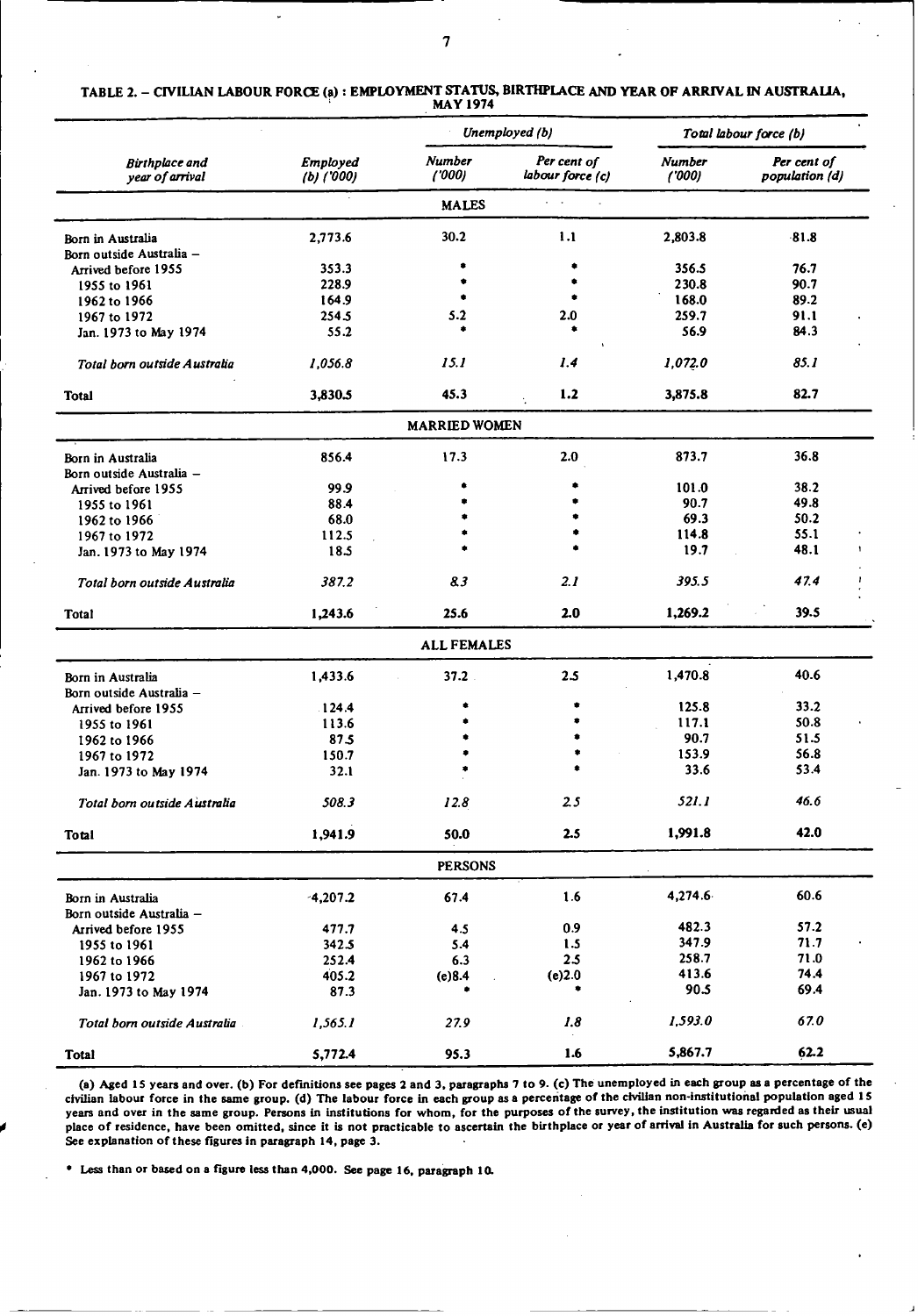| TABLE 3. - SEASONALLY ADJUSTED SERIES (a) |  |  |
|-------------------------------------------|--|--|
|-------------------------------------------|--|--|

| $\mathbf{r}$ | Persons in the labour force (b) ('000) |                        |               |                        |                 |                        |          |                               |  |  |
|--------------|----------------------------------------|------------------------|---------------|------------------------|-----------------|------------------------|----------|-------------------------------|--|--|
|              | <b>Males</b>                           |                        | Married women |                        | All females     |                        | Total    |                               |  |  |
| Month        | <b>Original</b>                        | Seasonally<br>adjusted | Original      | Seasonally<br>adjusted | <b>Original</b> | Seasonally<br>adjusted | Original | <b>Seasonally</b><br>adjusted |  |  |
| $1973 -$     |                                        |                        |               |                        |                 |                        |          |                               |  |  |
| February     | 3,831.3                                | 3.808.8                | 1.167.1       | 1.173.4                | 1,909.4         | 1,898.1                | 5.740.7  | 5,707.7                       |  |  |
| May          | 3,813.8                                | 3,812.3                | 1.180.3       | 1,189.0                | 1,887.3         | 1.900.2                | 5.701.1  | 5,710.4                       |  |  |
| August       | 3.822.1                                | 3.839.9                | 1.194.5       | 1.199.6                | 1.905.9         | 1.923.2                | 5,728.0  | 5,764.0                       |  |  |
| November †   | 3.853.6                                | 3,859.8                | 1.231.5       | 1,211.3                | 1.968.5         | 1.949.6                | 5,822.1  | 5,810.0                       |  |  |
| $1974 -$     |                                        |                        |               |                        |                 |                        |          |                               |  |  |
| February (c) | 3,893.0                                | 3.870.4                | 1.249.4       | 1.255.5                | 1.997.5         | 1.984.7                | 5.890.5  | 5.855.9                       |  |  |
| May          | 3,875.8                                | 3.874.3                | 1.269.2       | 1,278.8                | 1,991.8         | 2,006.0                | 5,867.7  | 5,877.8                       |  |  |

|              | Participation rate (per cent) |                               |              |                        | Unemployed persons (b) ('000) |                        |          |                        |          |                        |  |
|--------------|-------------------------------|-------------------------------|--------------|------------------------|-------------------------------|------------------------|----------|------------------------|----------|------------------------|--|
|              | <b>Males</b>                  |                               |              | <b>Females</b>         |                               | <b>Males</b>           |          | Females                |          | Total                  |  |
| Month        | Original (d)                  | Seasonally<br><i>adiusted</i> | Original (d) | Seasonally<br>adjusted | Original                      | Seasonally<br>adjusted | Original | Seasonally<br>adjusted | Original | Seasonally<br>adjusted |  |
| $1973 -$     |                               |                               |              |                        |                               |                        |          |                        |          |                        |  |
| February     | 82.6                          | 82.3                          | 40.5         | 40.3                   | 67.9                          | 60.6                   | 75.6     | 60.0                   | 143.5    | 121.5                  |  |
| May          | 82.0                          | 82.0                          | 39.9         | 40.2                   | 50.7                          | 52.9                   | 49.5     | 54.5                   | 100.2    | 106.3                  |  |
| August       | 82.0                          | 82.2                          | 40.3         | 40.5                   | 41.0                          | 47.8                   | 40.6     | 48.7                   | 81.6     | 96.1                   |  |
| November †   | 82.1                          | 82.2                          | 41.3         | 40.9                   | 54.3                          | 50.8                   | 51.3     | 51.0                   | 105.6    | 101.9                  |  |
| $1974 -$     |                               |                               |              |                        |                               |                        |          |                        |          |                        |  |
| February (c) | 82.4                          | 82.1                          | 41.6         | 41.4                   | 56.7                          | 50.3                   | 63.7     | 50.6                   | 120.4    | 101.7                  |  |
| May          | 81.8                          | 81.8                          | 41.4         | 41.7                   | 45.3                          | 46.3                   | 50.0     | 55.5                   | 95.3     | 100.9                  |  |

(a) For details of methods used in seasonally adjusting these series see Seasonally Adjusted Indicators, 1974 (Reference No. 1.10). (b)<br>Civilians aged 15 years and over. For definitions see pages 2 and 3, paragraphs 7 to 9

TABLE 4. - CIVILIAN LABOUR FORCE (a), BY AGE, MAY 1974

|                         |              | <b>Number</b> ('000) |                |         | Per cent of population (b) |                         |                |         |  |
|-------------------------|--------------|----------------------|----------------|---------|----------------------------|-------------------------|----------------|---------|--|
| Age<br>group<br>(years) | <b>Males</b> | Married<br>women     | All<br>females | Persons | Males                      | <b>Married</b><br>women | All<br>females | Persons |  |
| $15 - 19$               | 358.4        | 24.2                 | 326.2          | 684.6   | 59.7                       | 44.3                    | 56.3           | 58.1    |  |
| $20 - 24$               | 518.8        | 188.6                | 349.3          | 868.0   | 91.1                       | 52.7                    | 63.2           | 77.3    |  |
| $25 - 34$               | 963.8        | 355.6                | 437.8          | 1.401.6 | 97.5                       | 41.9                    | 46.0           | 72.3    |  |
| 35-44                   | 754.1        | 333.2                | 379.5          | 1.133.6 | 97.3                       | 49.7                    | 51.5           | 75.0    |  |
| 45-54                   | 717.1        | 269.1                | 330.7          | 1.047.8 | 94.6                       | 42.7                    | 45.0           | 70.2    |  |
| $55 - 59$               | 273.1        | 66.4                 | 100.0          | 373.0   | 89.3                       | 27.4                    | 31.5           | 59.9    |  |
| 60-64                   | 196.8        | 23.8                 | 44.7           | 241.5   | 74.0                       | 13.4                    | 16.1           | 44.5    |  |
| 65 and over             | 93.8         | 8.4                  | 23.6           | 117.4   | 19.7                       | 3.5                     | 3.6            | 10.3    |  |
| <b>Total</b>            | 3,875.8      | 1,269.2              | 1,991.8        | 5,867.7 | 81.8                       | 39.4                    | 41.4           | 61.4    |  |

(a) Civilians aged 15 years and over. For definitions see pages 2 and 3, paragraphs 7 to 9. (b) The labour force in each group as a percentage of the civilian population in the same group (labour force participation rate).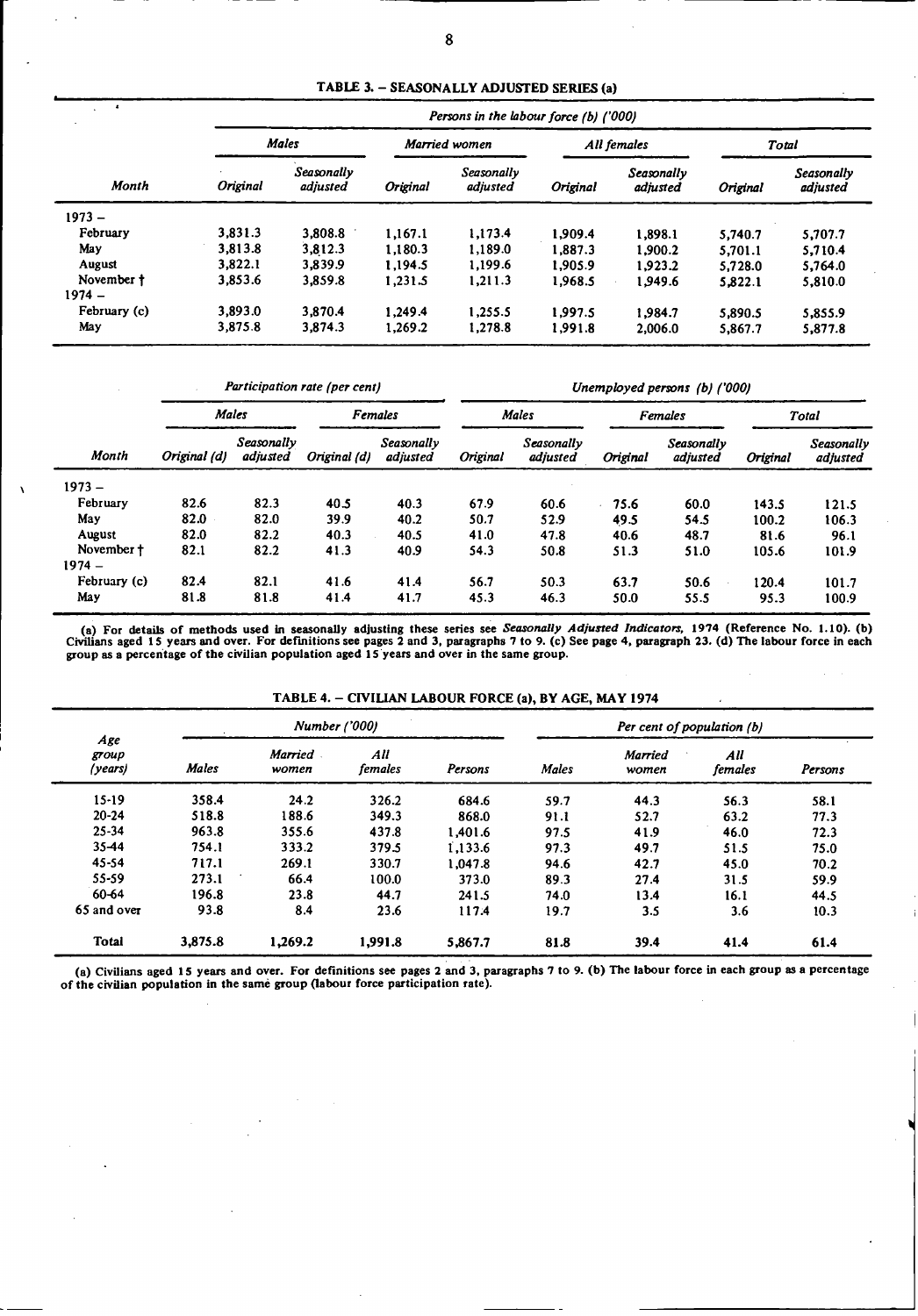| TABLE 5. – LABOUR FORCE PARTICIPATION RATES (a), BY AGE AND BIRTHPLACE, MAY 1974 |
|----------------------------------------------------------------------------------|
| (Per cent)                                                                       |

|                                      |       | <b>Born in Australia</b> |         | <b>Bom outside Australia</b> |                |         |  |  |
|--------------------------------------|-------|--------------------------|---------|------------------------------|----------------|---------|--|--|
| Age group<br>(years)                 | Males | <b>Females</b>           | Persons | Males                        | <b>Females</b> | Persons |  |  |
| $15-19$                              | 60.4  | 55.9                     | 58.2    | 59.8                         | 61.3           | 60.5    |  |  |
| $20 - 24$                            | 91.7  | 62.9                     | 77.5    | 92.0                         | 65.0           | 78.6    |  |  |
| $25 - 34$                            | 98.2  | 43.4                     | 70.7    | 97.7                         | 53.3           | 77.0    |  |  |
| 35-44                                | 97.8  | 49.2                     | 73.2    | 97.9                         | 57.7           | 80.0    |  |  |
| 45-54                                | 94.9  | 43.1                     | 68.3    | 96.1                         | 51.6           | 76.4    |  |  |
| 55-59                                | 89.1  | 30.0                     | 58.3    | 91.8                         | 39.5           | 67.8    |  |  |
| 60-64                                | 72.7  | 15.5                     | 43.0    | 80.2                         | 19.4           | 51.6    |  |  |
| 65 and over                          | 21.8  | 3.7                      | 11.1    | 18.0                         | 4.4            | 10.8    |  |  |
| $\ddot{\phantom{1}}$<br><b>Total</b> | 81.8  | 40.6                     | 60.6    | 85.1                         | 46.6           | 67.0    |  |  |

(a) The labour force In each **group** as a percentage of the civilian non-institutional population aged **15** years and over in the same group. Persons in institutions for whom, for the purposes of the survey, the institution was regarded aa their usual **place** of residence, **have** been omitted, since it is not practicable to ascertain the birthplace of such persons.

TABLE 6. - EMPLOYED PERSONS (a), BY HOURS WORKED (b), MAY 1974

|                                 | <b>Males</b> | Married<br>women | Other<br>females (c)            | $\overline{A}$<br>females | Persons               |
|---------------------------------|--------------|------------------|---------------------------------|---------------------------|-----------------------|
|                                 |              |                  | <b>NUMBER EMPLOYED ('000)</b>   |                           |                       |
| Hours worked -                  |              |                  |                                 |                           |                       |
| 0(d)                            | 263.7        | 113.3            | 48.1                            | 161.4                     | 425.1                 |
| $1 - 15$                        | 70.8         | 169.5            | 55.1                            | 224.6                     | 295.4                 |
| $16 - 29$                       | 127.6        | 202.4            | 37.3                            | 239.8                     | 367.3                 |
| 30-34                           | 142.1        | 93.1             | 38.3                            | 131.4                     | 273.6                 |
| 35-39                           | 352.3        | 157.1            | 145.7                           | 302.7                     | 655.1                 |
| 40                              | 1,436.9      | 372.2            | 290.6                           | 662.8                     | 2,099.7               |
| 41-44                           | 201.4        | 36.6             | 32.1                            | 68.8                      | 270.1<br>$\mathbf{r}$ |
| 45-48                           | 387.2        | 34.8             | 20.5                            | 55.3                      | 442.5                 |
| 49 and over                     | 848.4        | 64.5             | 30.6                            | 95.1                      | 943.5<br>$\mathbf{r}$ |
| <b>Total</b>                    | 3,830.5      | 1,243.6          | 698.3                           | 1,941.9                   | 5,772.4               |
|                                 |              | 784.7            | 597.1                           | 1,381.8                   | 5.076.6               |
| Full-time workers (e)           | 3,694.8      | 458.9            | 101.2                           | 560.1                     | 695.8                 |
| Part-time workers (e)           | 135.7        |                  |                                 |                           |                       |
|                                 |              |                  | <b>AVERAGE HOURS WORKED (f)</b> |                           |                       |
| Industry division $(g)$ –       |              |                  |                                 |                           |                       |
| Agriculture                     | 51.9         | 29.0             | 35.1                            | 30.1                      | 48.4                  |
| Manufacturing                   | 40.2         | 33.6             | 37.5                            | 34.6                      | 38.7                  |
| Construction                    | 40.2         | 21.7             | 35.1                            | 23.7                      | 39.3                  |
| Wholesale and retail trade      | 42.3         | 31.7             | 33.2                            | 32.3                      | 38.1                  |
| Transport and storage           | 40.6         | 27.4             | 34.5                            | 30.2                      | 39.3                  |
| Finance, insurance, real estate |              |                  |                                 |                           |                       |
| and business services           | 38.6         | 29.1             | 34.5                            | 31.9                      | 35.6                  |
| Community services (h)          | 35.3         | 25.3             | 32.3                            | 28.0                      | 30.8                  |
| Entertainment, recreation,      |              |                  |                                 |                           |                       |
| restaurants, hotels             |              |                  |                                 |                           |                       |
| and personal services           | 41.1         | 27.2             | 30.2                            | 28.2                      | 33.3                  |
| Other industries                | 36.5         | 28.9             | 33.9                            | 31.2                      | 35.4                  |
| All industries -                |              |                  |                                 |                           |                       |
| Wage and salary earners         | 39.0         | 29.0             | 33.6                            | 30.8                      | 36.1                  |
| Other (i)                       | 49.6         | 32.7             | 33.9                            | 32.8                      | 45.8                  |
| Full-time workers (e)           | 41.6         | 37.4             | 37.0                            | 37.2                      | 40.4                  |
| Part-time workers (e)           | 15.5         | 16.0             | 13.5                            | 15.6                      | 15.5                  |
|                                 |              |                  |                                 |                           | $37.4$                |
| <b>Total all industries</b>     | 40.7         | 29.5             | 33.6                            | 31.0                      |                       |

(a) Civilians aged 15 years and over. For definition see page 2, paragraph 8. (b) Actual hours worked during survey week, not hours paid for. The figures may be affected by public holidays, leave, absenteeism; temporary absence from work due to sickness, accidents and industrial disputes; and work stoppages due to bad weather, plant breakdown, etc. (c) Never married, widowed and divorced. (d) Excludes persons laid off without pay for the whole of survey week; these persona are classified as unemployed. (e) For definitions see page 3, paragraph 10.: **(f)** Persons with jobs who did not work during survey week have been included in the calculation of average hours worked. When recording hours worked, fractions of an **hour** are disregarded. This procedure results in a slight lowering of the average hours figures. (g) **Classified** according to ASIC. **See** page 3, paragraphs 12 and 13. (h) Comprises health, education, libraries, etc.; welfare and religious institutions; and other community services. In May and August each year estimates are low **as** average hours worked by school teachers are affected by school holidays. (i) Employers, self-employed and unpaid family helpers.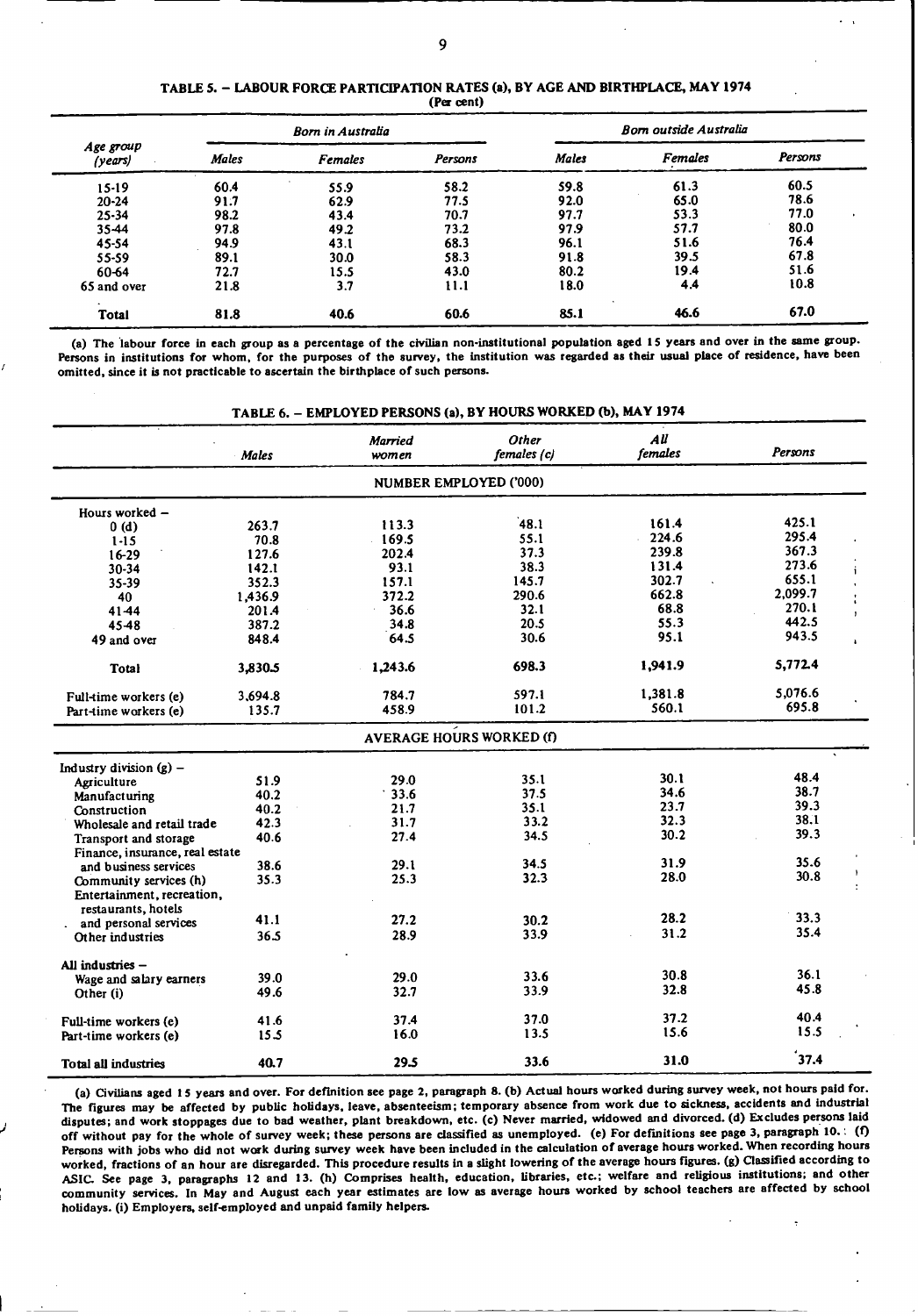| Reason for working less than 35 hours                 | <b>Males</b>  | <b>Married</b><br>women         | Other<br>females (c) | All<br>females | Persons       |
|-------------------------------------------------------|---------------|---------------------------------|----------------------|----------------|---------------|
|                                                       |               | USUALLY WORK 35 HOURS OR MORE   |                      |                |               |
| Leave or holiday                                      | 290.6         | 80.4                            | 51.6                 | 132.0          | 422.6         |
| Own illness or injury<br>Bad weather, breakdown, etc. | 117.1<br>33.1 | 31.3                            | 19.5                 | 50.8           | 167.9<br>35.1 |
| Began or lost job in survey week                      | 7.2           |                                 |                      | 5.5            | $12.7 -$      |
| On short time                                         |               |                                 |                      |                |               |
| Other reasons                                         | 18.8          |                                 |                      | 5.1            | 23.9          |
| <b>Total</b>                                          | 468.5         | 119.4                           | -77.6                | 197.1          | 665.6         |
|                                                       |               | USUALLY WORK LESS THAN 35 HOURS |                      |                |               |
| Preferred part-time work                              | 123.0         | 431.1                           | 94.7                 | 525.8          | 648.8         |
| Lack of work                                          | 5.7           | 10.2                            |                      | 12.9           | 18.6          |
| Other reasons                                         | 7.0           | 17.7                            |                      | 21.5           | 28.5          |
| <b>Total</b>                                          | 135.7         | 458.9                           | 101.2                | 560.1          | 695.8         |

TABLE 7. - EMPLOYED PERSONS (a) WHO WORKED LESS THAN 35 HOURS (b), BY REASON, MAY 1974 ('000)

(a) Civilians aged **15** years and over. For definition see page **2,** paragraph **8.** (b) See note (b) to Table 6. (c) Never married, widowed and divorced.

**"** Less than 4,000. See page 16, paragraph **10.**

#### TABLE 8. - EMPLOYED MARRIED WOMEN (a), BY INDUSTRY (b) AND HOURS WORKED (c), MAY 1974 ('000)

|                                         |                  |           | Part-time workers (d) |       |                                 |         |
|-----------------------------------------|------------------|-----------|-----------------------|-------|---------------------------------|---------|
|                                         | Hours worked (c) |           |                       |       |                                 |         |
| Industry division (b)                   | Under 16         | $16 - 29$ | 30-34                 | Total | <b>Full-time</b><br>workers (d) | Total   |
| Agriculture                             | 11.5             | 11.7      | 4.0                   | 27.3  | 21.1                            | 48.4    |
| Manufacturing                           | 18.8             | 24.0      | 11.8                  | 54.5  | 214.0                           | 268.5   |
| Wholesale and retail trade              | 52.7             | 52.4      | 13.3                  | 118.4 | 193.1                           | 311.5   |
| Community services (e)                  | 48.1             | 44.8      | 15.0                  | 107.9 | 162.2                           | 270.1   |
| Entertainment, recreation, restaurants, |                  |           |                       |       |                                 |         |
| hotels and personal services            | 44.2             | 26.2      | 6.8                   | 77.2  | 63.1                            | 140.3   |
| Other industries                        | 38.0             | 24.9      | 10.6                  | 73.6  | 131.1                           | 204.7   |
| <b>Total</b>                            | 213.3            | 184.1     | 61.6                  | 458.9 | 784.7                           | 1,243.6 |

(a) Civilians aged **15** years and over. For definition see page 2, paragraph 8. (b) See page 3, paragraphs 12 and **13** regarding the basis of industry coding. (c) See note (b) to Table 6. (d) For definitions see page 3, paragraph **10.** (e) Comprises health, education, libraries, etc.; welfare and religious institutions; and other community services.

| Age group (years) |       |                  | Number unemployed ('000) |         |              |                  | Per cent of labour force (b) |         |
|-------------------|-------|------------------|--------------------------|---------|--------------|------------------|------------------------------|---------|
|                   | Males | Married<br>women | All<br>females           | Persons | <b>Males</b> | Married<br>women | All<br>females               | Persons |
| $15 - 19$         | 10.3  |                  | 18.0                     | 28.3    | 2.9          |                  | 5.5                          | 4.1     |
| $20$ and over $-$ |       |                  |                          |         |              |                  |                              |         |
| $20 - 24$         | 10.9  | 6.1              | 10.4                     | 21.2    | 2.1          | 3.2              | 3.0                          | 2.4     |
| $25 - 34$         | 8.3   | 9.8              | 10.1                     | 18.3    | 0.9          | 2.8              | 2.3                          | 1.3     |
| 35-44             | 5.9   | 4.9              | 6.0                      | 11.9    | 0.8          | 1.5              | 1.6                          | 1.1     |
| $45 - 54$         | 6.2   |                  | 4.0                      | 10.2    | 0.9          |                  | 1.2                          | 1.0     |
| 55 and over       |       |                  |                          | 5.2     |              |                  |                              | 0.7     |
| Total 20 and over | 35.0  | 25.0             | 31.9                     | 67.0    | 1.0          | 2.0              | 1.9                          | 1.3     |
| <b>Total</b>      | 45.3  | 25.6             | 50.0                     | 95.3    | 1.2          | 2.0              | 25                           | 1.6     |

TABLE 9. - UNEMPLOYED PERSONS (a), BY AGE, MAY 1974

**(a)** civilians aged **15** years and over. For definition see page 3, paragraph 9. (b) The unemployed In each group as a percentage of the civilian labour force in the same group.

0 Less than or based on a figure less than 4,000. See page 16, paragraph 10.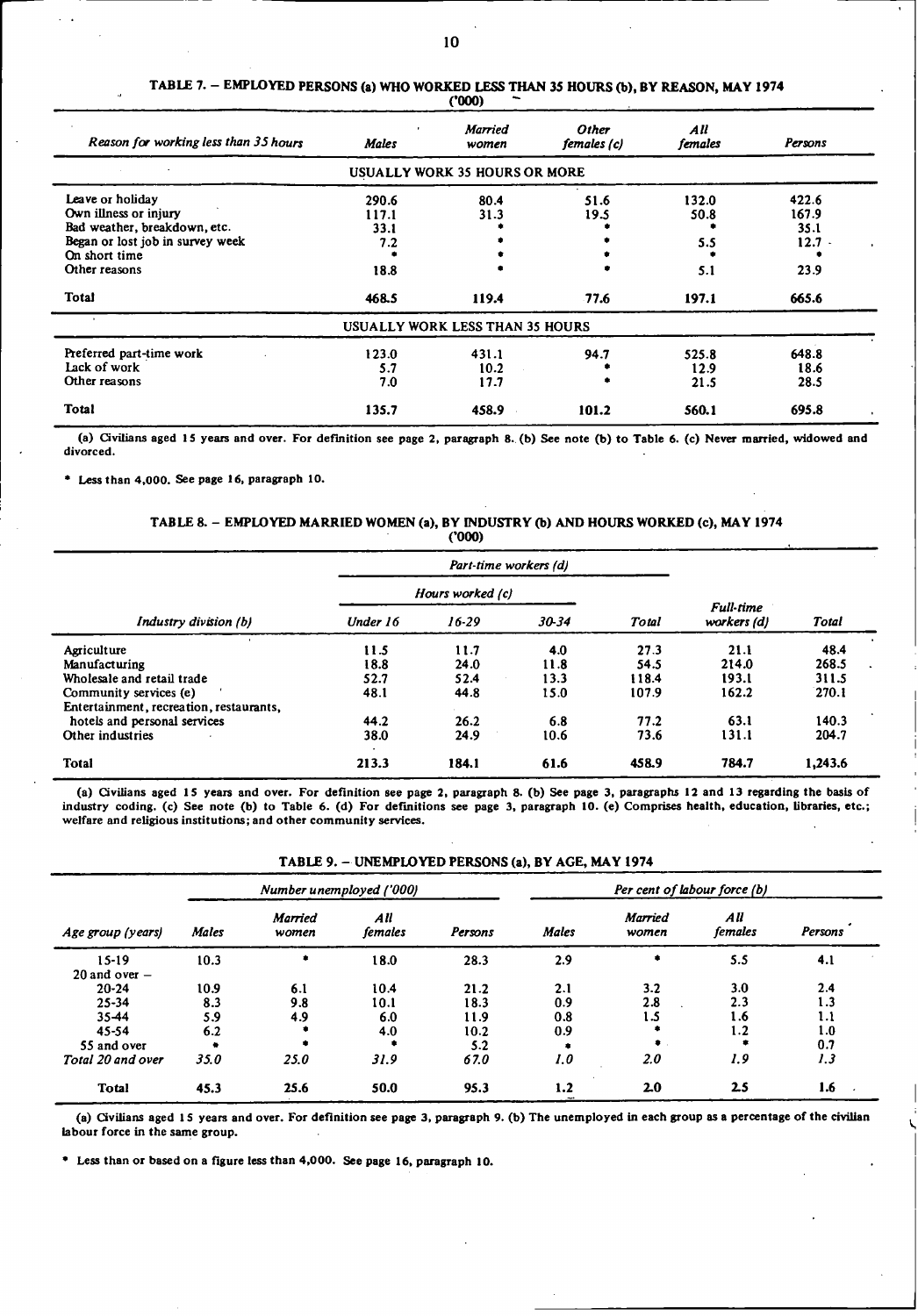|                      |       | Number unemployed ('000) |                               |               | Per cent of labour force (b) |         |
|----------------------|-------|--------------------------|-------------------------------|---------------|------------------------------|---------|
| Age group<br>(years) | Males | <b>Females</b>           | Persons                       | Males         | Females                      | Persons |
|                      |       |                          | <b>BORN IN AUSTRALIA</b>      |               |                              |         |
| 15-19                | 7.6   | 15.8                     | 23.5                          | 2.5           | 5.7                          | 4.0     |
| 20 and over $-$      |       |                          |                               |               |                              |         |
| $20 - 24$            | 8.9   | 7:5                      | 16.4                          | 2.2           | 2.7                          | 2.4     |
| $25 - 34$            |       | 6.2                      | 10.1                          | $\sim$ $\sim$ | 2.1                          | 1.1     |
| 35 and over          | 9.8   | 7.6                      | 17.4                          | 0.7           | 1.2                          | 0.9     |
| Total 20 and over    | 22.6  | 21.4                     | 43.9                          | 0.9           | 1.8                          | 1.2     |
| <b>Total</b>         | 30.2  | 37.2                     | 67.4                          | 1.1           | 2.5                          | 1.6     |
|                      |       |                          | <b>BORN OUTSIDE AUSTRALIA</b> |               |                              |         |
| $15 - 19$            | ۰     |                          | 4.8                           | ۰             | ۰                            | 5.0     |
| 20 and over $-$      |       |                          |                               |               |                              |         |
| $-20 - 24$           |       |                          | 4.9                           |               |                              | 2.7     |
| $25 - 34$            | 4.4   |                          | 8.2                           | 1.5           |                              | 1.9     |
| 35 and over          | 6.1   |                          | 10.0                          | 1.0           |                              | 1.1     |
| Total 20 and over    | 12.5  | 10.6                     | 23.1                          | 1.2           | 2.2                          | 1.5     |
| <b>Total</b>         | 15.1  | 12.8                     | 27.9                          | 1.4           | 2.5                          | 1.8     |

TABLE 10. - UNEMPLOYED PERSONS (a), BY AGE AND BIRTHPLACE, MAY 1974

(a) Civilians aged 15 years **and** over. For definition see page 3, paragraph 9. (b) The unemployed in each group as a percentage of the civilian labour force in the same group.

Less than or based on a figure less than 4,000. See page 16, paragraph **10.**

#### TABLE 11. - UNEMPLOYMENT RATES (a), STATE CAPITAL CITIES AND OTHER AREAS (Per cent)

|              |                | State capital cities (b) |         |       | Other areas    |         |
|--------------|----------------|--------------------------|---------|-------|----------------|---------|
| <b>Month</b> | <b>Males</b>   | <b>Females</b>           | Persons | Males | <b>Females</b> | Persons |
| $1973 -$     |                |                          |         |       |                |         |
| February     | 1.8            | 3.8                      | 2.5     | l.8   | 4.4            | 2.5     |
| May          | 1.2            | 2.1                      | 1.6     | 1.5   | 3.6            | 2.1     |
| August       | 1.0            | 1.8                      | 1.3     | 1.2   | 2.8            | 1.7     |
| November †   | $\mathbf{1.4}$ | 2.2                      | 1.7     | 1.4   | 3.5            | 2.0     |
| $1974 -$     |                |                          |         |       |                |         |
| February     | 1.3            | 2.6                      | 1.8     | 1.6   | 4.4            | 2.5     |
| May          | 0.1            | 1.9                      | 1.3     | 1.5   | 3.9            | 2.2     |

(a) The unemployed in each group as a percentage of the civilian labour force in the same group. (b) The figures relate to persons residing within the boundaries of the relevant Statistical Divisions. Explanatory notes on the delimitation of urban boundaries and maps showing the boundaries of the capital city Statistical Divisions were published in *Census of Population and Housing. 30 June 1971* - *Field Count Statement Nos 3 to 8.*

TABLE 12. - UNEMPLOYED PERSONS (a) LOOKING FOR FULUTIME AND LOOKING FOR PART-TIME WORK, MAY 1974

|                                    | Males | Married<br>women | <b>Other</b><br>females (b) | All<br>females | Persons |
|------------------------------------|-------|------------------|-----------------------------|----------------|---------|
| Looking for full-time work $(c)$ – |       |                  |                             |                |         |
| Number ('000)                      | 41.0  | 11.2             | 19.6                        | 30.8           | 71.8    |
| Unemployment rate (d) (per cent)   | 1.1   | $\cdot 1.4$      | 3.2                         | 2.2            | 1.4     |
| Looking for part-time work $(e)$ – |       |                  |                             |                |         |
| Number ('000)                      | 4.3   | 14.4             | 4.8                         | 19.2           | 23.5    |
| Unemployment rate (d) (per cent)   | 3.1   | 3.0              | 4.5                         | 3.3            | 3.3     |

(a) Civilians aged 15 years and over. For definition see page 3. paragraph 9. (b) Never married, widowed and divorced. (c) Includes persons laid off for the whole week from full-time jobs.. (d) The unemployed in each group as a percentage of the labour force in the same group. (e) Includes persons laid off for the whole week **from** part-time **jobs.**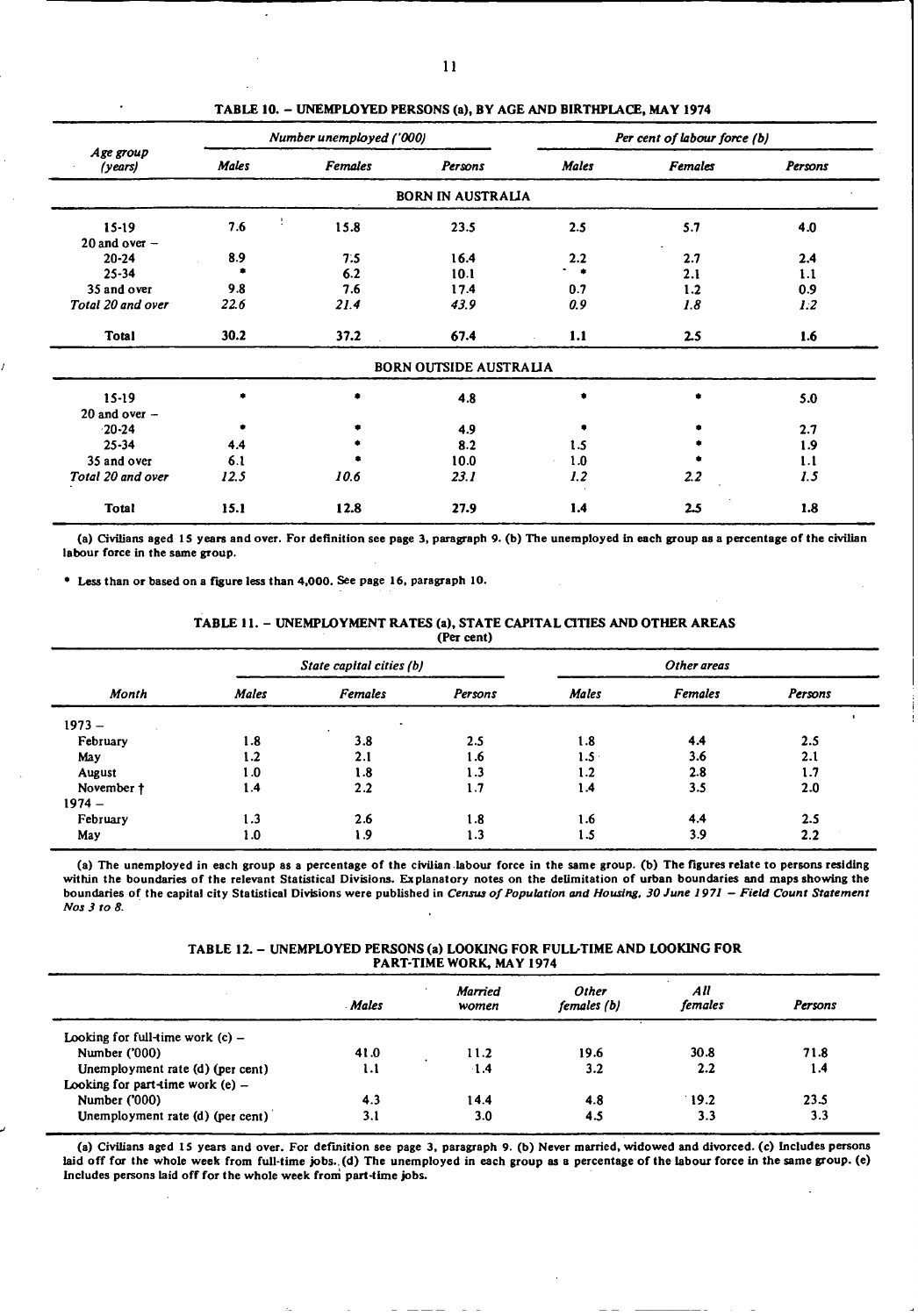| TABLE 13. - UNEMPLOYED PERSONS (a), BY DURATION OF UNEMPLOYMENT (b), MAY 1974 |         |       |     |  |
|-------------------------------------------------------------------------------|---------|-------|-----|--|
|                                                                               | Married | Other | All |  |

|                             | <b>Males</b> | <b>Married</b><br>women  | Other<br>females (c)                         | All<br><i>females</i> | Persons |
|-----------------------------|--------------|--------------------------|----------------------------------------------|-----------------------|---------|
|                             |              | NUMBER UNEMPLOYED ('000) |                                              |                       |         |
| Duration of unemployment -  |              |                          |                                              |                       |         |
| Under 2 weeks               | 8.8          | 8.6                      | 5.7                                          | 14.2                  | 23.1    |
| 2 weeks and under 4 weeks   | 15.7         | 5.7                      | 7.2                                          | 12.9                  | 28.6    |
| 4 weeks and under 8 weeks   | 8.9          | 4.2                      |                                              | 7.8                   | 16.7    |
| 8 weeks and under 13 weeeks | 5.4          | 4.3                      |                                              | 7.9                   | 13.3    |
| 13 weeks and over           | 6.5          |                          | 4.2                                          | 7.1                   | 13.6    |
| <b>Total</b>                | 45.3         | 25.6                     | 24.4                                         | 50.0                  | 95.3    |
|                             |              |                          | AVERAGE DURATION OF UNEMPLOYMENT (d) (Weeks) |                       |         |
| Persons $-$                 |              |                          |                                              |                       |         |
| Aged 15-19 years            | 6.9          |                          | 7.9                                          | 7.8                   | 7.5     |
| Aged 20 years and over      | 8.4          | 6.5                      | 7.9                                          | 6.8                   | 7.6     |
| All unemployed persons      | 8.0          | 6.5                      | 7.9                                          | 7.2                   | 7.6     |

(a) Civilians aged 15 years and over. For definition see page **3,** paragraph **9.** (b) Period from the time the person began looking **for** work, or was laid off, to the end of survey week. (c) Never married, widowed and divorced. (d) Periods of unemployment are recorded only in complete weeks; the averages shown are affected accordingly.

Less than, or based on a figure less than 4,000. See page 16, paragraph **10.**

#### TABLE **14.** - UNEMPLOYED PERSONS (a), BY DURATION OF UNEMPLOYMENT (b), **BY** AGE, ETC, MAY 1974 ('000)

|                                           |           | Age (years) |                |                           | Looking for -                |                         |       |
|-------------------------------------------|-----------|-------------|----------------|---------------------------|------------------------------|-------------------------|-------|
| Duration of unem-<br>ployment (b) (weeks) | $15 - 19$ | 20 and over | <b>Married</b> | <b>Not</b><br>married (c) | <b>Full-time</b><br>work (d) | Part-time<br>work $(e)$ | Total |
|                                           |           |             | <b>MALES</b>   |                           |                              |                         |       |
| Under 2                                   |           | 7.0         | ۰              | 5.2                       | 8.0                          |                         | 8.8   |
| 2 and under 4                             |           | 12.2        | 6.8            | 8.9                       | 14.0                         |                         | 15.7  |
| 4 and under 13                            |           | 10.7        | 6.6            | 7.7                       | 13.6                         |                         | 14.2  |
| 13 and over                               |           | 5.1         | ۰              | ٠                         | 5.4                          | ٠                       | 6.5   |
| <b>Total</b>                              | 10.3      | 35.0        | 20.6           | 24.7                      | 41.0                         | 4.3                     | 45.3  |
|                                           |           |             | <b>FEMALES</b> |                           |                              |                         |       |
| Under 2                                   | $\ast$    | 10.5        | 8.6            | 5.7                       | 7.3                          | 6.9                     | 14.2  |
| 2 and under 4                             | 5.3       | 7.6         | 5.7            | 7.2                       | 8.2                          | 4.6                     | 12.9  |
| 4 and under 13                            | 5.7       | 10.1        | 8.5            | 7.3                       | 10.4                         | 5.4                     | 15.8  |
| 13 and over                               | $\bullet$ | ۰           | $\bullet$      | 4.2                       | 4.8                          | ۰                       | 7.1   |
| <b>Total</b>                              | 18.0      | 31.9        | 25.6           | 24.4                      | 30.8                         | 19.2                    | 50.0  |
|                                           |           |             | <b>PERSONS</b> |                           |                              |                         |       |
| Under 2                                   | 5.6       | 17.5        | 12.2           | 10.9                      | 15.4                         | 7.7                     | 23.1  |
| 2 and under 4                             | 8.8       | 19.8        | 12.5           | 16.1                      | 22.2                         | 6.4                     | 28.6  |
| 4 and under 13                            | 9.2       | 20.8        | 15.1           | 14.9                      | 23.9                         | 6.1                     | 30.0  |
| 13 and over                               | 4.7       | 8.9         | 6.5            | 7.1                       | 10.3                         | $\bullet$<br>╭          | 13.6  |
| <b>Total</b>                              | 28.3      | 67.0        | 46.2           | 49.1                      | 71.8                         | 23.5                    | 95.3  |

(a) Civilians aged **15** years and over. For definition see page 3, paragraph 9. (b) Period from the time the person began looking for work, or was laid off, to the end of **survey** week. (c) Never married, widowed and divorced. (d) Includes persons laid off for the whole week from full-time jobs. (e) Includes persons laid off for the whole week from part-time jobs.

0 Less than 4,000. See page 16, paragraph 10.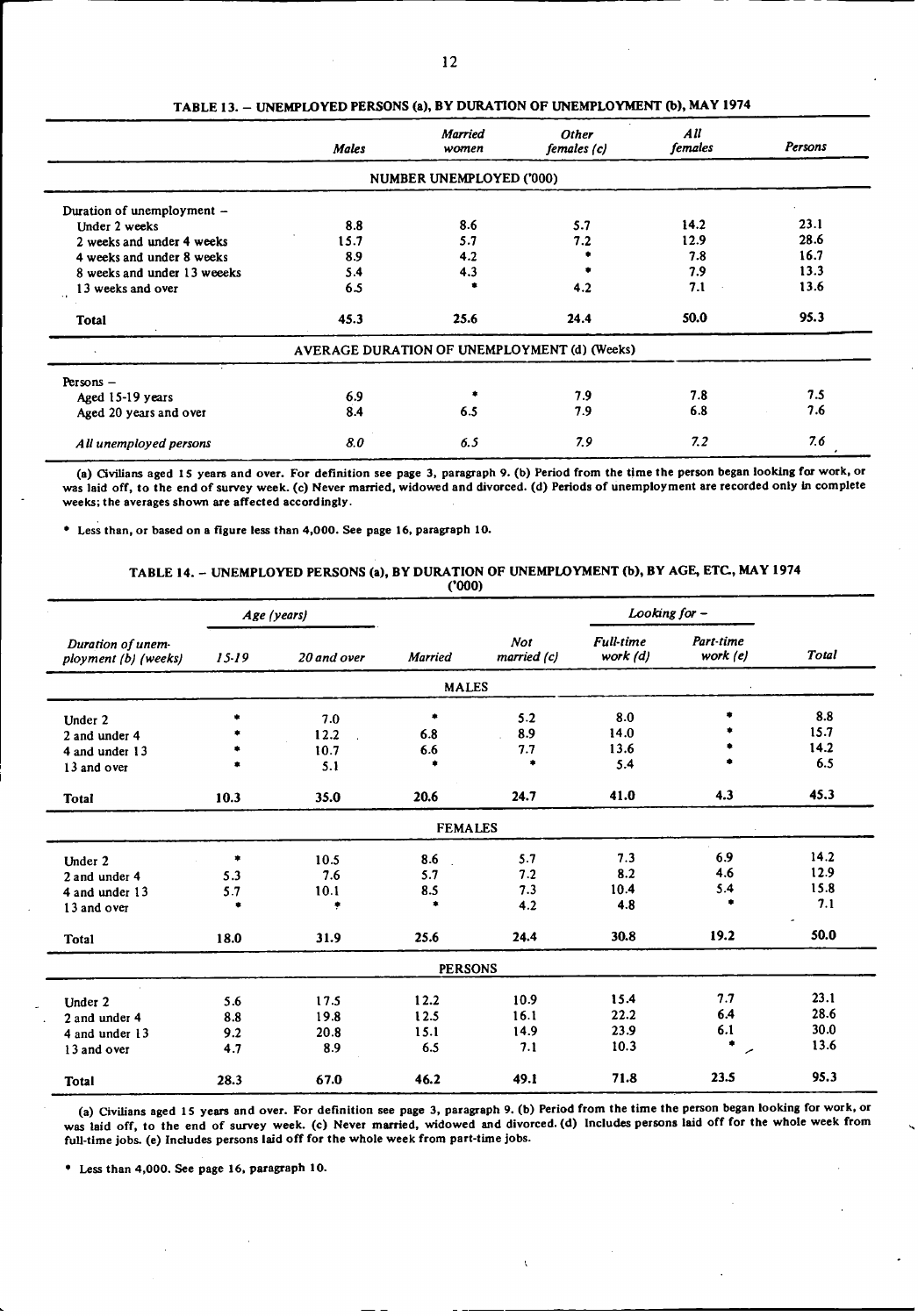#### TABLE 15. - UNEMPLOYMENT RATES (a), BY INDUSTRY AND OCCUPATION, MAY 1974 (Per cent)

 $\overline{1}$ 

 $\ddot{\cdot}$ 

| Industry division (b)                   | Unemployment<br>ra te | Occupation group (c)                     | Unemployment<br>rate |
|-----------------------------------------|-----------------------|------------------------------------------|----------------------|
| Agriculture                             | 1.8                   | Professional and technical               | 0.7                  |
| Manufacturing                           | 1.4                   | Clerical                                 | 1.5                  |
| Construction                            | 1.3                   | <b>Sales</b>                             | 1.8                  |
| Wholesale and retail trade              | 1.5                   | Farmers, fishermen, timber-getters, etc. | 2.0                  |
| Finance, insurance, real estate and     |                       | Tradesmen, production-process workers    |                      |
| business services                       | 1.3                   | and labourers, n.e.c. (e)                | 1.5                  |
| Community services (d)                  | 1.1                   | Service, sport and recreation            | 2.8                  |
| Entertainment, recreation, restaurants, |                       | Other occupations                        | 0.6                  |
| hotels and personal services            | 3.1                   |                                          |                      |
| Other industries                        | 1.1                   |                                          |                      |
|                                         |                       |                                          |                      |
| <b>Total</b>                            | 1.6                   | <b>Total</b>                             | 1.6                  |

(a) The unemployed in each group as a percentage of the civilian labour force in same group. (b) Classified according to ASIC. See page 3, paragraphs 12 and **13.** Based on industry **of** last **job.** (c) Based on occupation of last job. (d) See note (e) to Table **8.** (e) Includes miners, quarrymen and related workers.

#### TABLE 16. - UNEMPLOYED PERSONS (a) : INDUSTRY, OCCUPATION AND DURATION OF UNEMPLOYMENT (b) MAY 1974 **('000)**

| Industry division (c)                   | <b>Number</b><br>unemployed | Occupation group (d)                     | <b>Number</b><br>unemployed |
|-----------------------------------------|-----------------------------|------------------------------------------|-----------------------------|
| Agriculture                             | 6.8                         | Professional and technical               | 4.9                         |
| Under 8 weeks                           | 4.6                         | Clerical                                 | 14.9                        |
| Manufacturing                           | 20.1                        | Under 2 weeks                            | 4.3                         |
| Under 4 weeks                           | 11.0                        | 2 and under 8 weeks                      | 6.0                         |
| 4 and under 13 weeks                    | 5.3                         | 8 weeks and over                         | 4.6                         |
| Construction                            | 7.2                         | <b>Sales</b>                             | 9.2                         |
| Under 8 weeks                           | 5.8                         | Under 4 weeks                            | 4.2                         |
| Wholesale and retail trade              | 17.8                        | 4 weeks and over                         | 5.0                         |
| Under 2 weeks                           | 5.8                         | Farmers, fishermen, timber-getters, etc. | 8.5                         |
| 2 and under 4 weeks                     | 4.7                         | <b>IInder 8 weeks</b>                    | 6.0                         |
| 4 and under 13 weeks                    | 5.6                         | Tradesmen, production-process workers    |                             |
| Finance, insurance, real estate and     |                             | and labourers, n.e.c. $(f)$              | 29.4                        |
| business services                       | 5.5                         | Under 2 weeks                            | 7.1                         |
| Under 8 weeks                           | 4.6                         | 2 and under 4 weeks                      | 10.4                        |
| Community services (e)                  | 7.7                         | 4 and under 8 weeks                      | 4.6                         |
| Under 8 weeks                           | 4.8                         | 8 weeks and over                         | 7.4<br>$\mathbf{r}$         |
| Entertainment, recreation, restaurants, |                             | Service, sport and recreation            | 14.4                        |
| hotels and personal services            | 11.0                        | <b>Under 2 weeks</b>                     | 4.0                         |
| Under 4 weeks                           | 6.3                         | 2 and under 4 weeks                      | 4.5                         |
| 4 weeks and over                        | 4.6                         | 4 and under 13 weeks                     | 4.4                         |
| Other industries                        | 9.3                         | Other occupations                        | 4.1                         |
| Looking for first job                   | 9.8                         | Looking for first job                    | 9.8                         |
| <b>Under 4 weeks</b>                    | 4.5                         | Under 4 weeks                            | 4.5                         |
| 4 weeks and over                        | 5.3                         | 4 weeks and over                         | 5.3                         |
| <b>Total</b>                            | 95.3                        | <b>Total</b>                             | 95.3                        |

(a) Civilians aged **15** years **and** over. For definition see page 3, paragraph **9. (b)** Duration of unemployment is not available for **all** industry or occupational groups because of high standard errors on the estimates. (c) See note (b) to Table **15. (d)** See note (c) to Table 15. (e) See note (e) to Table 8. **(f)** See note (e) to Table 15.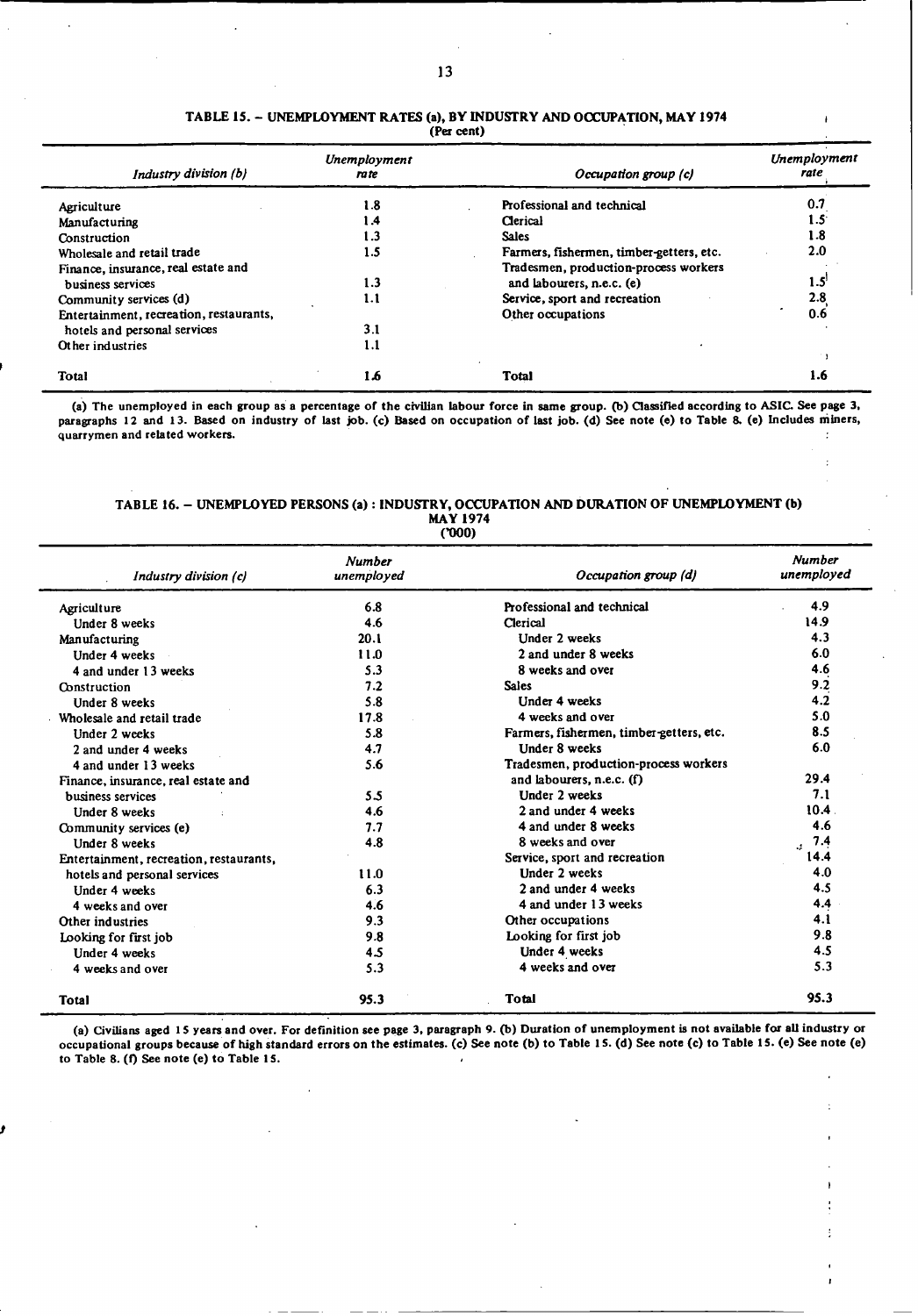|            |                   | Went to              | Retired or               | Permanently       | Institu-          |                                 |
|------------|-------------------|----------------------|--------------------------|-------------------|-------------------|---------------------------------|
| Month      | <b>Kept house</b> | school,<br>etc.      | voluntarily<br>idle      | unable to<br>work | tionalised<br>(b) | <b>Total</b>                    |
|            |                   |                      | <b>MALES</b>             |                   |                   |                                 |
| $1973 -$   |                   |                      |                          |                   |                   |                                 |
| February   | 9.4               | 197.5                | 498.2                    | 40.4              | 61.4              | 806.8                           |
| May        | 9.7               | 269.0                | 462.1                    | 41.6              | 56.7              | 839.0                           |
| August     | 12.1              | 275.0                | 464.8                    | 38.4              | 49.6              | 839.9                           |
| November + | 12.6              | 262.0                | 478.1                    | 32.3              | 52.8              | 837.8                           |
| $1974 -$   |                   |                      |                          |                   |                   |                                 |
| February   | 11.2              | 218.6                | 517.2                    | 39.4              | 45.1              | 831.6                           |
| May        | 8.4               | 269.4                | 481.9                    | 51.3              | 52.9              | 863.9                           |
|            |                   |                      | <b>MARRIED WOMEN</b>     |                   |                   |                                 |
| $1973 -$   |                   |                      |                          |                   |                   |                                 |
| February   | 1,928.6           | 4.7                  | 21.9                     | 5.0               | 11.1              | 1,971.2                         |
| May        | 1,934.1           | 5.4                  | 25.4                     | 5.9               | 10.0              | 1,980.8                         |
| August     | 1,900.5           | 7.4                  | 25.3                     | 5.6               | 8.9               | 1,947.8                         |
| November † | 1,877.4           | 7.0                  | 25.6                     | ۰                 | 11.4              | 1,925.3                         |
| $1974 -$   |                   |                      |                          |                   |                   |                                 |
| February   | 1,885.4           | 6.4                  | 31.0                     |                   | 7.5               | 1,933.7                         |
| May        | 1,901.4           | 8.3                  | 26.7                     | 4.8               | 8.2               | 1,949.4                         |
|            |                   |                      | <b>OTHER FEMALES (c)</b> |                   |                   |                                 |
| $1973 -$   |                   |                      |                          |                   |                   |                                 |
| February   | 453.9             | 171.4                | 136.2                    | 19.8              | 55.0              | 836.3                           |
| May        | 445.3             | 223.4                | 114.8                    | 18.2              | 57.5              | 859.1                           |
| August     | 443.6             | 242.2                | 118.3                    | 16.7              | 58.3              | 879.1                           |
| November † | 454.0             | 218.4                | 128.3                    | 14.9              | 61.3              | 876.9                           |
| $1974 -$   |                   | $\ddot{\phantom{0}}$ |                          |                   |                   |                                 |
| February   | 459.0             | 187.7                | 145.4                    | 14.8              | 60.0              | 867.0                           |
| May        | 448.1             | 220.3                | 121.1                    | 19.9              | 63.5              | 872.9                           |
|            |                   |                      | <b>ALL FEMALES</b>       |                   |                   |                                 |
| $1973 -$   |                   |                      |                          |                   |                   |                                 |
| February   | 2,382.5           | 176.1                | 158.1                    | 24.8              | 66.1              | 2,807.5                         |
| May        | 2,379.4           | 228.8                | 140.2                    | 24.1              | 67.4              | 2,839.9                         |
| August     | 2,344.1           | 249.6                | 143.6                    | 22.3              | 67.3              | $-2,826.9$                      |
| November † | 2,331.5           | 225.5                | 153.9                    | 18.7              | 72.7              | 2,802.2<br>$\ddot{\phantom{a}}$ |
| $1974 -$   |                   |                      |                          |                   |                   |                                 |
| February   | 2,344.4           | 194.2                | 176.4                    | 18.1              | 67.6              | 2,800.7                         |
| May        | 2,349.5           | 228.6                | 147.8                    | 24.8              | 71.7              | 2,822.3                         |
|            |                   |                      | <b>PERSONS</b>           |                   |                   |                                 |
| $1973 -$   |                   |                      |                          |                   |                   |                                 |
| February   | 2,391.8           | 373.6                | 656.3                    | 65.1              | 127.5             | 3,614.3                         |
| May        | 2,389.1           | 497.8                | 602.3                    | 65.7              | 124.1             | 3,678.9                         |
| August     | 2,356.2           | 524.7                | 608.4                    | 60.7              | 116.9             | 3,666.8                         |
| November † | 2,344.1           | 487.4                | 632.0                    | 51.0              | 125.5             | 3,640.0<br>÷                    |
| $1974 -$   |                   |                      |                          |                   |                   | $\pmb{\cdot}$                   |
| February   | 2,355.6           | (d)412.8             | 693.6                    | 57.5              | 112.7             | 3,632.3                         |
| May        | 2,357.9           | 497.9                | 629.8                    | 76.1              | 124.6             | 3,686.2                         |

**TABLE 17. - PERSONS NOT IN THE LABOUR FORCE (a), BY MAJOR ACTIVITY ('000)**

**(a) Civilians aged 15 years and over. For definition see page** 3, **paragraph** I **1. (b) Comprises inmates of gaols, patients in hospitals, sanatoria, etc., for whom, for the purpose of the survey, the institution was regarded as their dwelling. (c) Never married, widowed and divorced. (d) See page 4, paragraph 23.**

**\*** Less **than** 4,000. **See** page **16, paragraph 10.**

 $\mathbf{I}$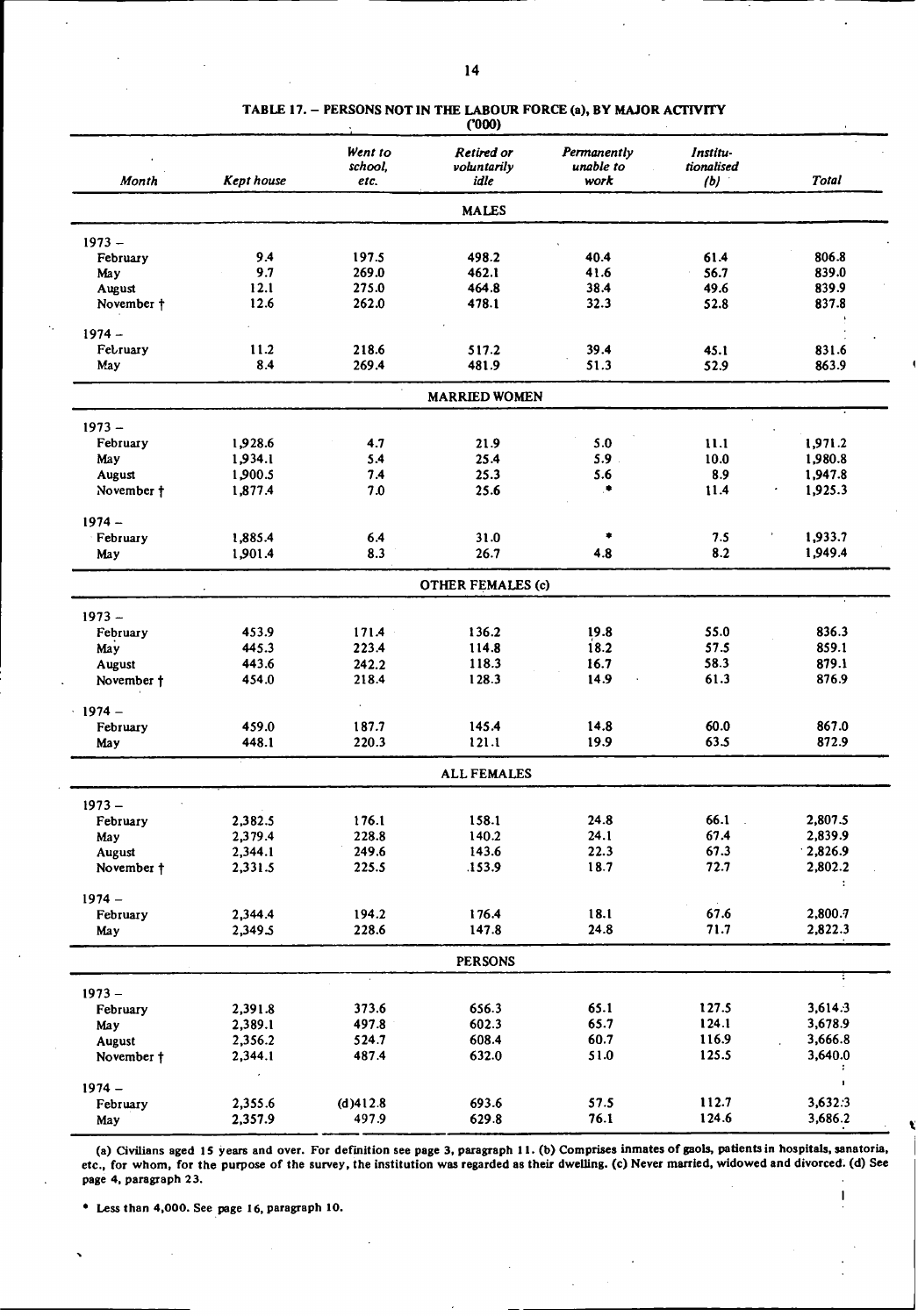#### **Estimation procedure**

The Estimates are derived from the quarterly population survey by use of a complex ratio estimation procedure, which, ensures that the survey estimates conform to an independently estimated distribution of the population by age and sex, rather than to the age and sex distribution within the sample itself.

#### **Redesign and reselection of the sample**

2. The design of the sample on which the labour force survey is based has been thoroughly investigated and a more efficient sampling plan has been devised. Data obtained in the 1971 Census of Population and Housing have been used to reselect the sample in accordance with the improved design.

3. Before the redesign, a one per cent sample throughout Australia was used. About 40,000 private dwellings (houses, flats, etc.) as well as a sample of other dwellings (hotels, motels, etc.) were included. In the revised sample the proportion of the population included varies from State to State, but in aggregate about two-thirds of one per cent of the population of Australia is included. The revised sample consists of about 27,000 private dwellings as well as a sample of other dwellings.

4. In order to appraise changes in the estimates due to the introduction of the revised sample, it was phased in over three surveys. In the May 1972 survey half of the revised sample from metropolitan areas replaced half of the previous metropolitan sample. In August 1972 the other half of the revised metropolitan sample, together with half of the revised sample from non-metropolitan areas, was introduced. In November 1972 the changeover was completed with the introduction of the remaining half of the revised non-metropolitan sample.

#### Reliability **of the estimates**

5. Since the estimates in this bulletin are based on a sample, they may differ from the figures that would have been obtained from a complete census using the same questionnaires and procedures. One measure of the likely difference is given by the *standard error,* which indicates the extent to which an estimate might have varied by chance because only a sample, and not the whole population, was enumerated. There are about two chances in three that a sample estimate will differ by less than one standard error from the figure that would have been obtained from a comparable complete enumeration, and about nineteen chances in twenty that the difference will be less than two standard errors.

6. Space does not allow for the separate indication of the standard errors of all estimates in this bulletin. A table of *standard errors* for general application to estimates from the revised sample is given below (Table A). These figures will not give a precise measure of standard error of a particular estimate since they are averages based on calculations for a limited number of past surveys over a wide range of labour force characteristics. However, they will provide an indication of the magnitude of the standard error of any particular estimate for any particular survey. An example of the use of Table A is as follows : if the estimate obtained from the sample is 100,000 and the standard error is 3 per cent of the estimate, i.e. 3,000, there are about two chances in three that the true figure is within the range 97,000 to 103,000 and about nineteen chances in twenty that this figure is between 94,000 and 106,000.

7. The quarter-to-quarter change in the level of an estimate is also subject to sampling variability. The standard error of the change depends on the standard error of the level of the estimate, rather than on the change itself. Final estimates of the standard errors of movement have not yet been calculated, but an indication of the magnitude of standard errors of quarter-to-quarter change is given in Table B below. The estimates of standard error of quarter-to-quarter change apply only to estimates of change between two consecutive quarters. Changes between corresponding quarters of consecutive years, or between two other non-consecutive quarters, will generally be subject to somewhat greater sampling variability than is indicated in Table B. Furthermore, changes during the period February to November 1972 will have greater standard error than indicated in Table B, because of the introduction of the revised sample. An example of the use of Table B is as follows : if the estimates for two successive quarters were 500,000 and 520,000 then from Table A it can be seen that the standard errors of these two estimates would be of the order of 6,000 and from Table B that the standard error of the quarter-to-quarter change would be 5,000. That is, there are about two chances in three that the quarter-to-quarter change lies between 15,000 and 25,000 and about nineteen chances in twenty that it lies between 10,000 and 30,000.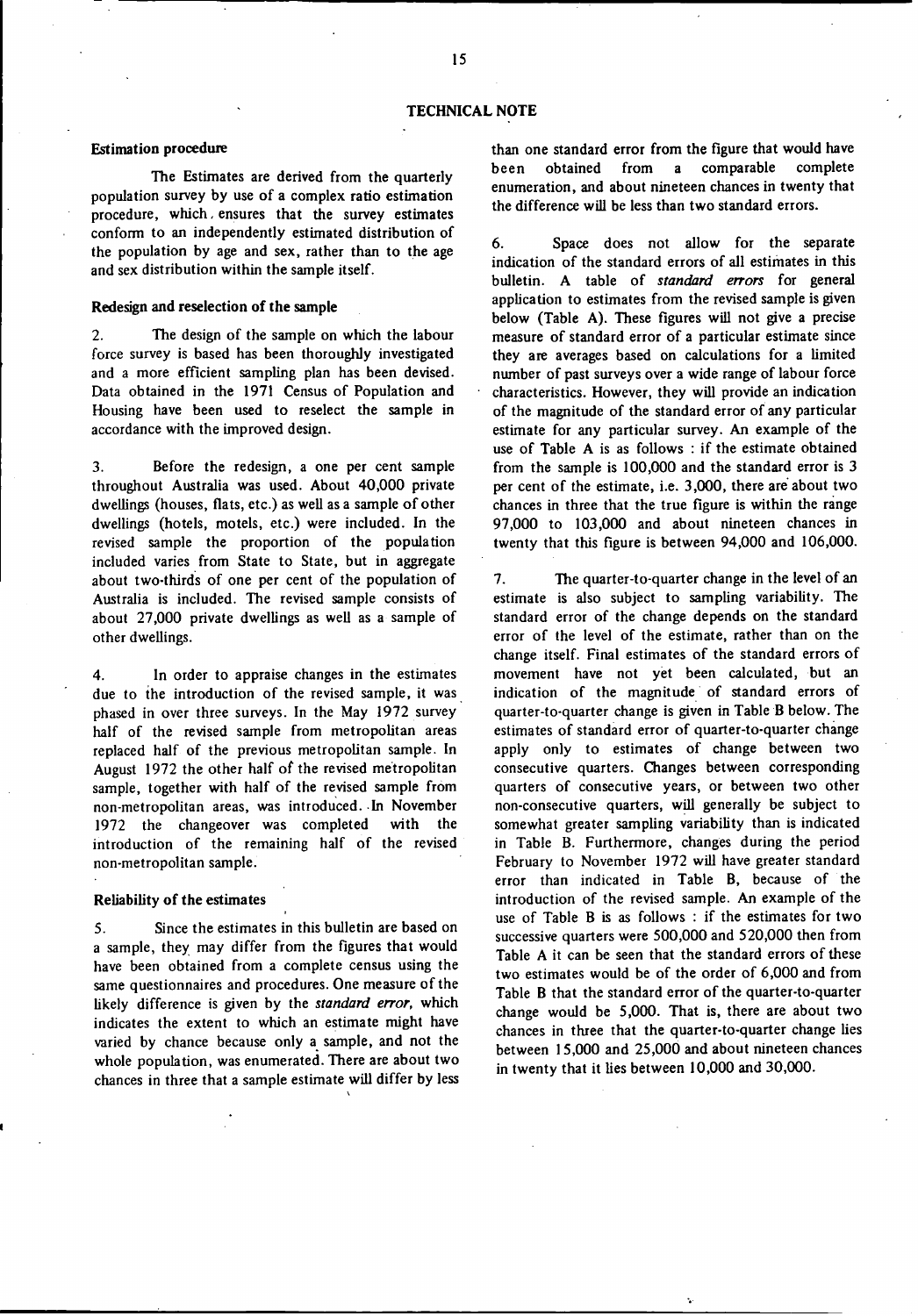| ABL<br>۰.<br>. . |  |
|------------------|--|
|------------------|--|

**STANDARD ERRORS OF QUARTERLY ESTIMATES**

| Size of<br>estimate<br>(persons) | Approximate standard<br>error of estimates |                         |
|----------------------------------|--------------------------------------------|-------------------------|
|                                  | Persons                                    | Per cent<br>of estimate |
| 4,000                            | 800                                        | 20.0                    |
| 5,000                            | 900                                        | 18.0                    |
| 10,000                           | 1,200                                      | 12.0                    |
| 20,000                           | 1,600                                      | 8.0                     |
| 50,000                           | 2,300                                      | 4.6                     |
| 100,000                          | 3.000                                      | 3.0                     |
| 200,000                          | 4.000                                      | 2.0                     |
| 500,000                          | 6.000                                      | 1.2                     |
| 1,000,000                        | 8.000                                      | 0.8                     |
| 2,000,000                        | 10,000                                     | 0.5                     |

**(Persons)**

| Standard error        | Standard error of .<br>quarter-to-quarter |  |
|-----------------------|-------------------------------------------|--|
| of quarterly<br>level |                                           |  |
|                       | change                                    |  |
| 1,000                 | 1,300                                     |  |
| 2.000                 | 2,500                                     |  |
| 3,000                 | 3,600                                     |  |
| 4,000                 | 4,300                                     |  |
| 5.000                 | 4,700                                     |  |
| 6,000                 | 5.000                                     |  |
| 7,000                 | 5.200                                     |  |
| 8,000                 | 5,300                                     |  |

8. The standard errors of estimates relating to agricultural employment are generally somewhat higher than the standard errors of other estimates of the same magnitude. Estimates for females also tend to have higher standard errors than estimates of equivalent size for males in similar employment categories.

9. The reliability of an estimated percentage, computed by using sample data for both numerator and denominator, depends upon both the size of the numerator and the size of the denominator. However, the per cent standard error of the estimated percentage will generally be lower than the per cent standard error of the estimate of the numerator. The per cent standard errors of the numerators can be obtained from Table A.

10. As the standard **errors** in Table A show, *the smaller the estimate the higher is the relative standard*

*error.* Very small estimates are thus subject to such high standard errors (relative to the size of the estimate) as to detract seriously from their value for most reasonable **uses. In the tables in this bulletin, estimates less than 4,000** have not been shown. Although figures for these small components can in some cases be derived by subtraction, they should not be regarded as reliable.

11. The imprecision due to sampling variability, which is measured by the standard error, should not be confused with inaccuracies that may occur because of imperfections in reporting by interviewers and respondents. Inaccuracies of this kind are referred to as the *non-sampling error,* and they may occur in any enumeration, whether it be a full count or only a sample. Every effort is made to reduce the non-sampling error to a minimum by careful design of questionnaires, intensive training and supervision of interviewers and efficient operating procedures.

**TABLE B**

**STANDARD ERRORS OF ESTIMATES OF QUARTER-TO-QUARTER CHANGE**